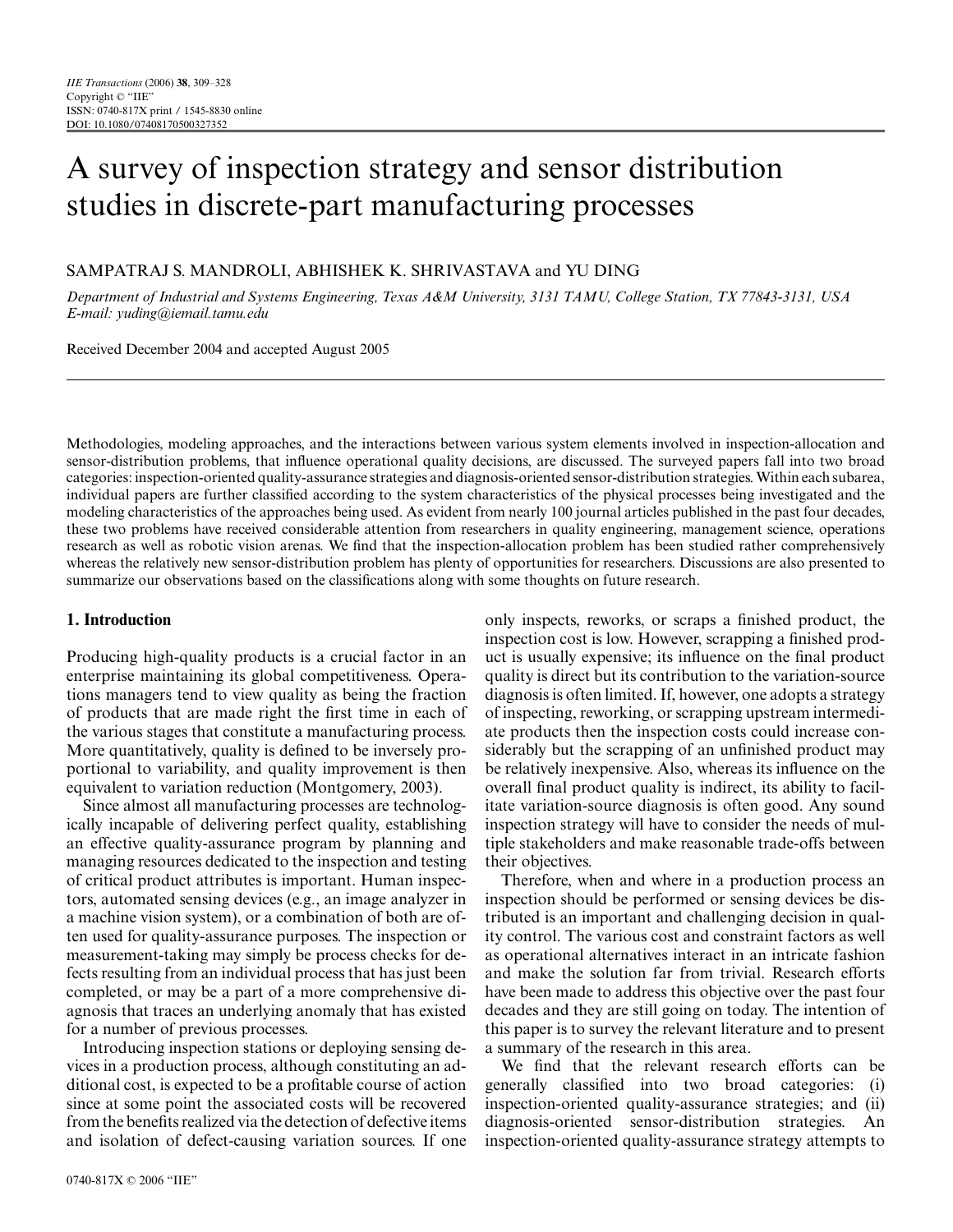allocate an economically appropriate level of inspection activity by striking a balance among the various cost components associated with inspection, repair and replacement due to quality failure, and/or the warranty penalty in the case where a nonconforming product has been shipped to customers. In other words, an inspection-oriented strategy focuses on an optimization that minimizes the total manufacturing costs associated with quality appraisal and failure.

Although an inspection-oriented strategy potentially improves the quality of products eventually going to customers, it does nothing to alter the *overall product quality*, since nothing has been done to improve the underlying process. Ideally to ensure satisfactory product quality, the role of measurement-taking should be to diagnose the underlying sources that caused the defect and provide immediate feedback to workers and suppliers so that they can make adjustments to the process as soon as any defects occur. In such an endeavor, people usually assume that a set of underlying yet unknown variables are responsible for the quality defects. These underlying variables are usually not directly observable, and hence, inferences about their status have to be made based on sensor data in order to determine which variable(s) are causing the quality problem. Instead of simply minimizing the overall cost, a diagnosis-oriented strategy imposes either diagnosability or estimation accuracy requirements as a constraint, while finding the optimal way to deploy sensors. The diagnosis-oriented strategy is also known as the sensor-distribution strategy.

The difference between the two approaches is caused by differences in their respective assumptions about the behavior patterns of manufacturing costs. An inspection-oriented strategy emphasizes a cost-effective production and tolerates a nonzero level of defective production. A diagnosisoriented strategy focuses on the creation of a near-zero level of defective production. It is interesting to note that the two types of research have been conducted rather independently without much overlap between them.

A few surveys have been previously performed including those of Dorris and Foote (1978), Menipaz (1978) and Raz (1986) all of whom covered research topics related to the inspection-oriented quality-assurance strategy. Research into diagnosis-oriented strategies is relatively recent and to the best of our knowledge no survey on this area has been previously reported.

It has been almost two decades since the survey of Raz (1986). In the intervening period, sensor technology has significantly advanced and its application to quality inspection has greatly expanded. Considerable effort has been expended on the investigation of new research issues, the improvement of existing models or methods, and the exploration of untested application domains. The present survey will cover those papers published since Raz (1986) on the topics of inspection and sensor-distribution strategies, and it will also provide more details regarding the system and model characteristics.

In this survey, our focus is confined to research with direct applications to *discrete-part manufacturing* processes. Thus, studies on sensor placement methods in continuous-flow processes or dynamic systems (Kubrusly and Malebranche, 1985) as well as the application of sensor networks to surveillance and target localization (Chakravarty *et al.*, 2002) are not included in this survey, although they bear certain similarities to the work surveyed here, particularly to diagnosis-oriented strategies.

This survey primarily focuses on journal articles since refereed journals are arguably the major outlet for original technical publications and thus they are expected to reasonably reflect the trends in technology developments. For this reason, we have studied articles in those journals in which the surveyed topic was likely to be published, including *Management Science*, *International Journal of Production Research*, *European Journal of Operations Research*, *Operations Research*, *Journal of Quality Technology*, *Technometrics*, *Journal of the American Statistical Association*, *ASME Transactions*, *IEEE Transactions*, *IIE Transactions, Transactions of NAMRI/SME, Journal of Manufacturing Systems, International Journal of Flexible Manufacturing Systems*, *Annals of the CIRP*, and *Computers & Industrial Engineering* among others. We believe that the survey is reasonably comprehensive.

We hope that this survey can serve two sets of readers. The first set is comprised of readers who are familiar with the inspection strategy or sensor-distribution research and are looking for some simplifying insights, unifying principles, and/or the trends in the research activity. The second set is comprised of readers who are new to this research area and are looking for an overview of the field before begining to work in this area.

Following this Introduction, the paper is organized as follows. Section 2 will cover publications related to inspection-oriented quality-assurance strategies. Section 3 will cover publications related to diagnosis-oriented sensordistribution strategies. A general discussion and some perspectives on future research directions are presented in Section 4.

## **2. Inspection-oriented quality-assurance strategies**

#### **2.1.** *Problem background*

The problems associated with formulating an inspection strategy have been explained in numerous individual research papers as well as in the survey paper by Raz (1986). In order to make this survey a self-contained entity and also to provide a basis for later discussions, we will briefly go through the decision-making process involved in the inspection of a finished product or a semi-finished product.

As illustrated in Fig. 1, the question of whether or not to inspect a final or semi-finished product can be asked after every manufacturing operation. If the answer is *yes*, then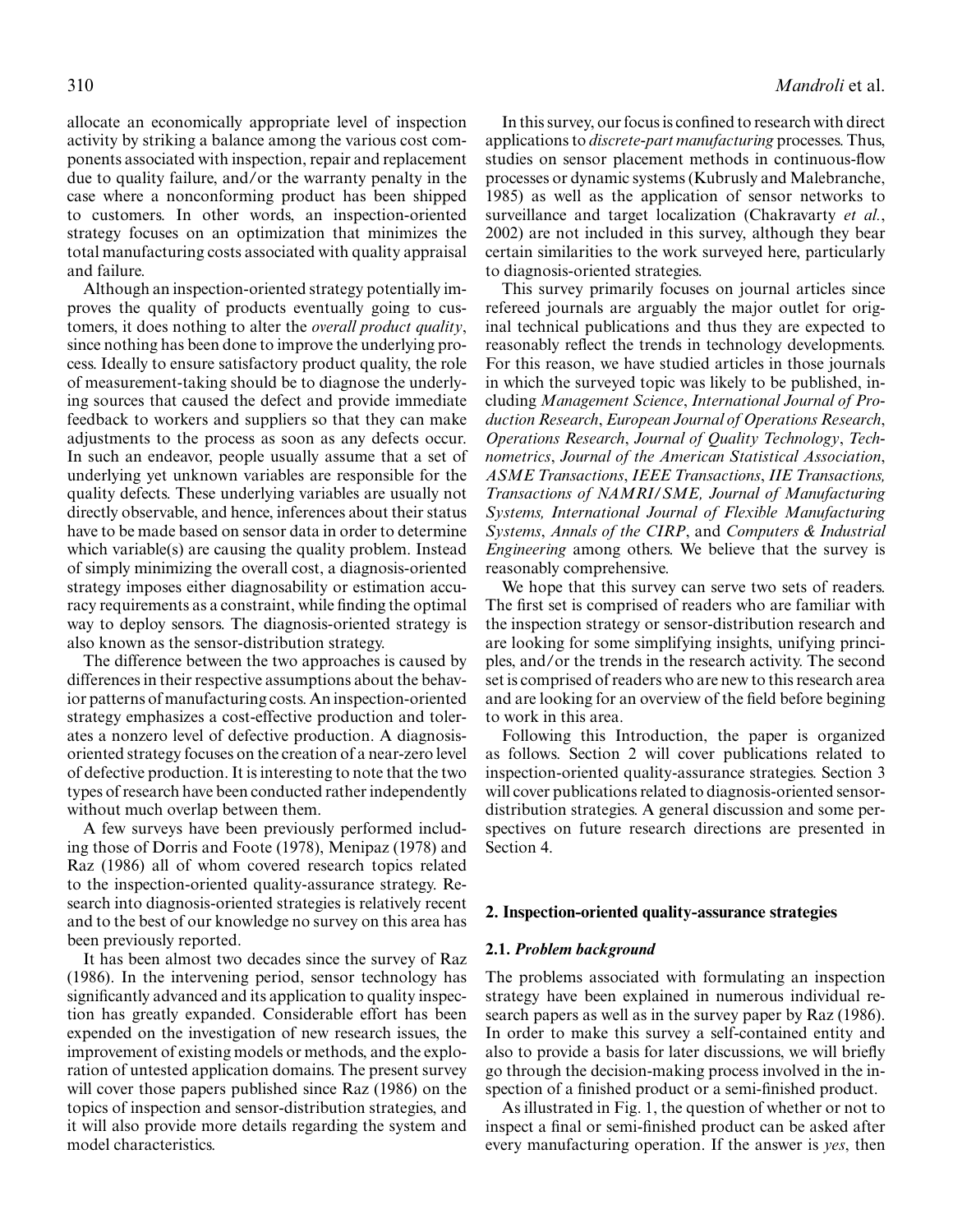

**Fig. 1.** The inspection allocation problem in manufacturing quality control.

one will need to decide on an inspection threshold or a specification region for conforming items. In cases where the inspection is performed on a batch of items instead of a single item, one also needs to determine if all or a fraction of the items should be inspected. After inspection, the item(s) may be deemed as being either conforming, or nonconforming, or indeterminate. Conforming items will then go on to the next operation. There are several possible outcomes for nonconforming items: (i) they may be replaced with a conforming item which is then sent for the next processing operation; (ii) they may be sent back for rework/repair; or (iii) they may be simply scrapped. Indeterminate cases are usually due to poor measurement statistics and this problem is simply alleviated by performing repeated inspections.

It should be noted that not all the questions raised above are answered in every case studied in the literature. There are cases in which the locations where an inspection can be made are fixed (e.g., at the end of a production line) before the production process is built. These inspection strategies will therefore answer questions such as the fraction of items to be inspected, the number of repetitions, and how to deal with a nonconforming item. We refer to this type of work as a *parametric strategy*, whereas research involving the determination of where to allocate inspection capability is referred to as an *allocation strategy*.

It is also worth noting that the literature on inspection strategies does not differentiate between inspections conducted by automated devices, human inspectors, or a mix of both (e.g., human inspection following an automatic inspection). This is because the actual inspection actions are usually modeled using a set of parameters that are independent of the actual inspection methods (such as type-I and type-II errors and the number of repetitions).

Finally, we would like to point out that the following assumptions are commonly made in the work surveyed here:

- 1. both the product and the process are discrete;
- 2. product quality is dichotomous;
- 3. customers perfectly determine the product quality.

In the subsequent sections, we present a classification of publications using various criteria. In Section 2.2, we first discuss the characterization of a physical manufacturing system, inspection capability, and the behavior pattern of quality defects. In Section 2.3, we discuss the optimization modeling for the inspection strategy and the associated solution methods. In Section 2.4, we look into the publication trend over the past decades.

#### **2.2.** *System characteristics*

Based on the systems studied in the existing literature, the following six major aspects appear to be used to characterize a manufacturing process: (i) production configuration; (ii) item flow; (iii) inspection type; (iv) inspection capability; (v) defect rate; and (vi) defect reparability.

#### 2.2.1. *Production configuration*

There are three major process configurations based on the flow of conforming items: (i) serial/sequential systems; (ii) assembly/convergent systems; and (iii) nonserial systems (please see Fig. 2). In a serial production system, the input material passes through successive processing workstations sequentially, whereas in a nonserial system the input material takes one of several paths through a production system, i.e., certain stations may be involved in joining the outputs of multiple previous stations. One special case of the serial systems is a single-station/stage manufacturing process. One special nonserial system is the assembly/convergent system (Garcia-Diaz *et al.*, 1984; Gunter and Swanson, 1985; Zheng, 2000), shown in Fig. 2(b), where each workstation has at most one successor but many predecessor workstations (Fig. 2(b), however, shows only the case with two predecessor workstations). This special nonserial system has received significant attention perhaps because it is a simple nonserial form that is relatively easy to solve mathematically. A system that is neither serial nor assembly falls into the general category of nonserial systems, of which Fig. 2(c) is just one simple example.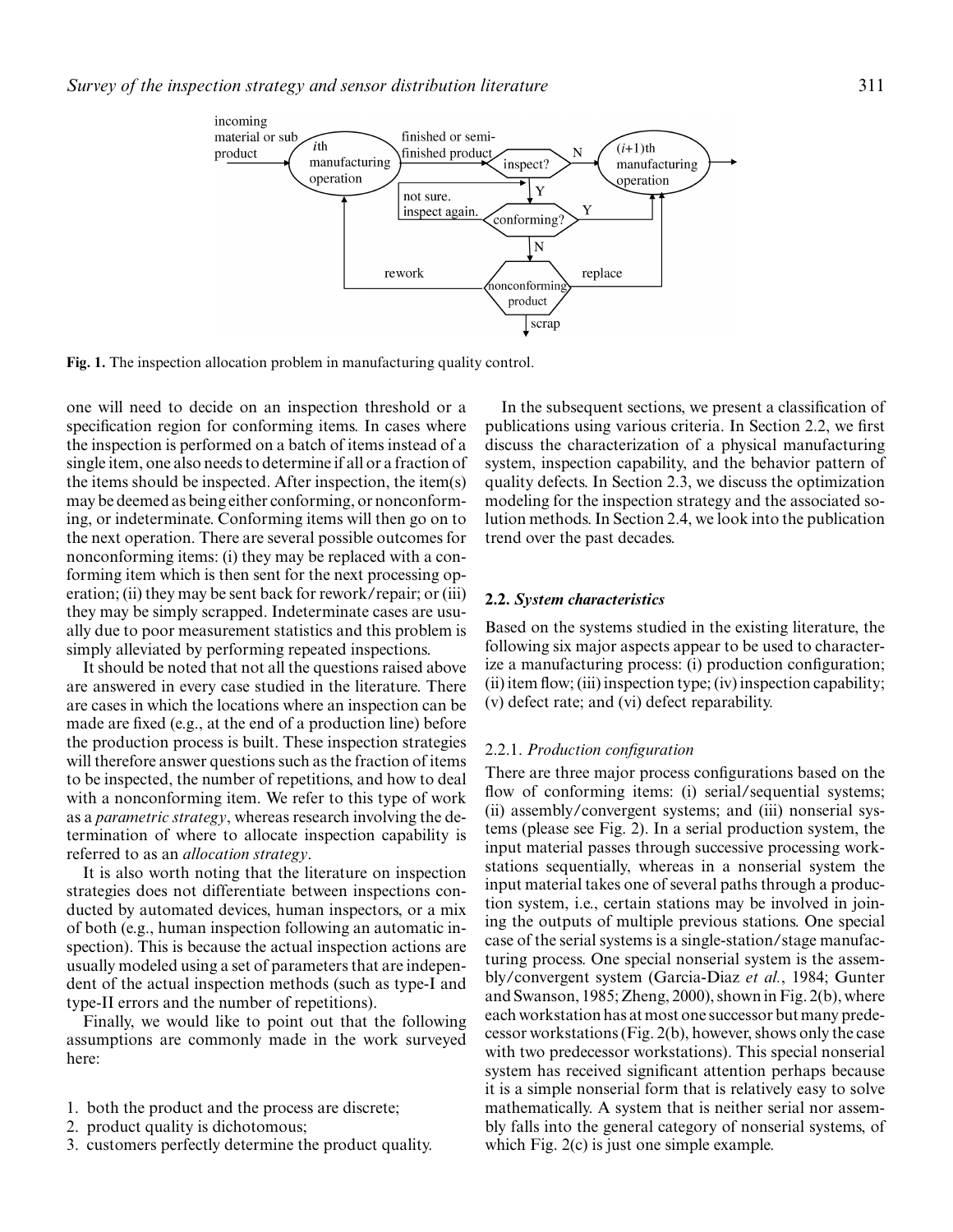

**Fig. 2.** Process configurations: (a) a serial/sequential system; (b) an assembly/convergent system; and (c) a nonserial system.

#### 2.2.2. *Item flow*

A production line can manufacture either a single type of product or it can be used for multiple types of products from the same product family. During production, the items can flow through an inspection station either as a single item or as part of a batch (or a lot). There are a total of four possibilities: (i) the same product in a single item; (ii) the same product in a batch; (iii) mixed products in a single item; and (iv) mixed products in a batch.

## 2.2.3. *Inspection type*

If an inspection is performed, it may choose one of four actions: (i) a simple inspection is to inspect a single item once; (ii) a fractional inspection is to inspect a fixed fraction of items in a batch, where zero and one (full batch) are the two extreme cases; (iii) a repeated inspection is to inspect the same item(s) more than once; and (iv) a dynamic inspection is to inspect items in a batch sequentially and a decision of whether to reject or accept the batch is made dynamically instead of at a fixed fraction. One may confuse a repeated inspection with a dynamic inspection because both will have to take at least another inspection before reaching a decision. The difference is that for the next inspection, the repeated inspection is to inspect the same item or the same batch of items, whereas the dynamic inspection is to inspect a different item (in dynamic inspection, each individual item is usually inspected only once).

## 2.2.4. *Inspection capability*

Two types of errors are associated with an inspection: (i) the wrong rejection of a conforming unit which is known as type-I error; and (ii) the erroneous acceptance of a nonconforming unit which is known as type-II error. Not all the authors have considered both types of errors. Some have only considered one of the two types and some other authors have simply assumed a perfect inspection (i.e., error free).

## 2.2.5. *Defect rate*

Defect rate is the proportion of defective items among all items manufactured by a process at a stage. Together with the next aspect, they provide a characterization of the behavior pattern of quality defects. Some authors have assumed a known *constant* defect rate for all operations, whereas others have either assumed a possible range of defect rates (usually from zero to an upper bound) and assigned an occurrence probability for each defect rate or explicitly treated the defect rate as a random variable following certain distribution: both of which are labeled as a *random rate* approach. Researchers have also considered a single defect type, assigned with one variable for the defect rate, as well as multiple defect types, assigned with a vector of defect rates associated with each type of defect. Thus, we have four potential combinations: (i) single type constant; (ii) single type random; (iii) multiple type constant; and (iv) multiple type random.

# 2.2.6. *Defect reparability*

Once a defective item is detected during inspection, certain actions will be taken to repair, replace, or simply scrap it. What action follows the defect detection will depend not only on the cost associated with that subsequent action but also on knowledge of whether the defect is reparable since certain types of defects cannot be repaired. Hence, researchers have assigned a reparability level for defects. A deterministic assignment of reparability means that for a given type of defect whether or not it is reparable is predetermined. However, this may involve three different situations in which all, none, or some of the defects are reparable. Some authors have adopted a probabilistic approach which assumes that a defect is reparable with a given probability. Namely, all repairs may not be perfect and all the repaired items may be subject to a probability of incurring a defect on subsequent processing as they did in the original processing. When the action of *replacin*g the defective item is taken, it is equivalent to either the case in which all the defects are reparable if the *replaced* item is assumed defect free or the case in which the defects are reparable with a probability if the *replaced* item is assumed to be subject to a defect with a probability.

As such, we classify the existing literature into different categories associated with each of the aspects. Table 1 presents a summary of the classifications, where each publication is represented by only the first author's name followed by a two-digit publication year in order to save space. To know what type of manufacturing and inspection system a publication considered, one needs to pool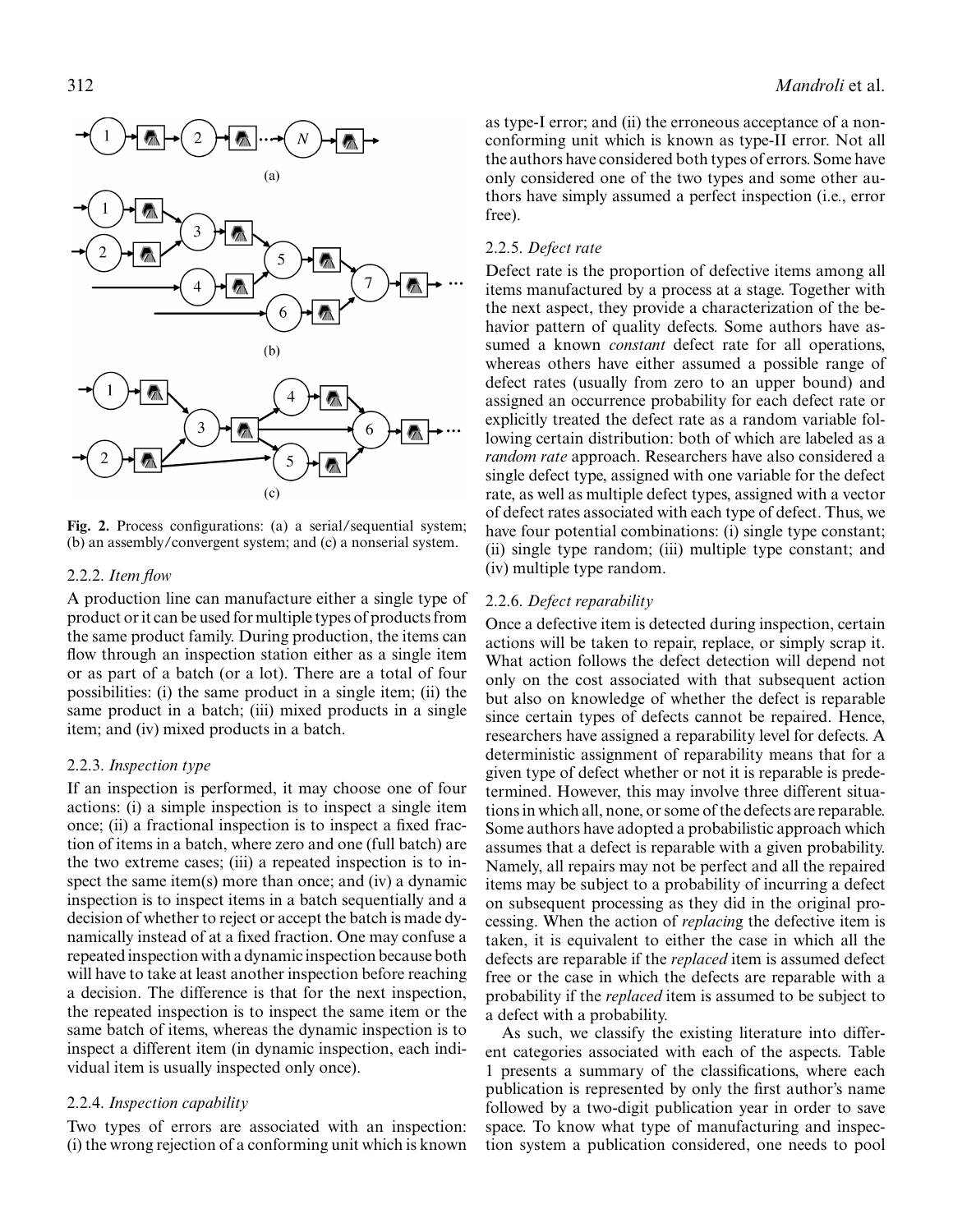| <i>System</i><br>characterization                                     | Classification                              | Publications                                                                                                                                                                                                                                                                                                                                                                                                                                                                                                                                                                                                                                                                                                               |
|-----------------------------------------------------------------------|---------------------------------------------|----------------------------------------------------------------------------------------------------------------------------------------------------------------------------------------------------------------------------------------------------------------------------------------------------------------------------------------------------------------------------------------------------------------------------------------------------------------------------------------------------------------------------------------------------------------------------------------------------------------------------------------------------------------------------------------------------------------------------|
| 1. Production<br>configuration                                        | Serial/sequential                           | Beightler ('64), Lindsay ('64), White ('65), Pruzan ('67), Brown ('68), White ('69),<br>Ercan ('72), Garey ('72), Woo ('72), Hurst ('73), Dietrich ('74), Eppen ('74),<br>Ercan ('74), Trippi ('74), Enrick ('75), Trippi ('75), Ballou ('82), Hsu ('84),<br>Peters ('84), Ballou ('85), Chakravarty ('87), Lee ('87), Peters ('87), Yum ('87)<br>Tayi ('88), Barad ('90), Foster ('90), Kang ('90), Raz ('91), Tang ('91),<br>Villalobos ('91), Villalobos ('93), Jewkes ('95), Rebello ('95), Shin ('95),<br>Deliman ('96), Gurnani ('96), Viswandham ('96), Chevalier ('97), Chen ('98),<br>Lee ('98), Yao ('99a), Yao ('99b), Veatch ('00), Shiau ('02), Shiau ('03a),<br>Shiau ('03b), Kakade ('04), Valenzuela ('04) |
|                                                                       | Assembly/convergent                         | Garcia-Diaz ('84), Gunter ('85), Viswandham ('96), Zheng ('00)                                                                                                                                                                                                                                                                                                                                                                                                                                                                                                                                                                                                                                                             |
| 2. Item flow                                                          | Non-serial<br>Same type in a single<br>item | Britney ('72), Yum ('81), Narahari ('96), Rabinowitz ('97), Chen ('99), Emmons ('02)<br>Britney ('72), Garey ('72), Garcia-Diaz ('84), Gunter ('85), Lee ('87), Foster ('90),<br>Raz ('91), Tang ('91), Villalobos ('91), Villalobos ('93), Jewkes ('95), Rebello ('95),<br>Shin ('95), Deliman ('96), Narahari ('96), Chevalier ('97), Rabinowitz ('97),<br>Veatch ('00), Kakade ('04), Valenzuela ('04)                                                                                                                                                                                                                                                                                                                  |
|                                                                       | Same type in a batch                        | Beightler ('64), Lindsay ('64), White ('65), Pruzan ('67), Brown ('68), White ('69),<br>Ercan ('72), Woo ('72), Hurst ('73), Dietrich ('74), Eppen ('74), Ercan ('74),<br>Trippi ('74), Enrick ('75), Trippi ('75), Yum ('81), Ballou ('82), Hsu ('84),<br>Peters ('84), Ballou ('85), Peters ('87), Yum ('87), Tayi ('88), Barad ('90),<br>Kang ('90), Gurnani ('96), Viswandham ('96), Chen ('98), Yao ('99a), Yao ('99b),<br>Veatch ('00), Zheng ('00), Shiau ('02), Shiau ('03a), Shiau ('03b)                                                                                                                                                                                                                         |
|                                                                       | Mix type in a single<br>item                | Chen $('99)$ , Emmons $('02)$                                                                                                                                                                                                                                                                                                                                                                                                                                                                                                                                                                                                                                                                                              |
|                                                                       | Mix type in a batch                         | Chakravarty ('87), Lee ('98)                                                                                                                                                                                                                                                                                                                                                                                                                                                                                                                                                                                                                                                                                               |
| 3. Inspection type                                                    | Simple                                      | Britney ('72), Garey ('72), Gunter ('85), Lee ('87), Foster ('90), Tang ('91),<br>Villalobos ('91), Villalobos ('93), Jewkes ('95), Rebello ('95), Shin ('95),<br>Deliman ('96), Narahari ('96), Chevalier ('97), Rabinowitz ('97), Veatch ('00),<br>Kakade ('04), Valenzuela ('04)                                                                                                                                                                                                                                                                                                                                                                                                                                        |
|                                                                       | Fraction                                    | Beightler ('64), Lindsay ('64), White ('65), Pruzan ('67), Brown ('68), White ('69),<br>Ercan ('72), Hurst ('73), Eppen ('74), Ercan ('74), Trippi ('74), Enrick ('75),<br>Trippi ('75), Ballou ('82), Hsu ('84), Peters ('84), Ballou ('85), Chakravarty ('87),<br>Peters ('87), Yum ('87), Tayi ('88), Barad ('90), Gurnani ('96), Lee ('98),<br>Veatch ('00), Shiau ('02), Shiau ('03a), Shiau ('03b)                                                                                                                                                                                                                                                                                                                   |
|                                                                       | Repeated                                    | Yum ('81), Garcia-Diaz ('84), Kang ('90), Raz ('91), Deliman ('96),<br>Viswandham ('96)                                                                                                                                                                                                                                                                                                                                                                                                                                                                                                                                                                                                                                    |
|                                                                       | Dynamic                                     | Woo ('72), Dietrich ('74), Rabinowitz ('97), Chen ('98), Yao ('99a), Yao ('99b),<br>Zheng $(00)$                                                                                                                                                                                                                                                                                                                                                                                                                                                                                                                                                                                                                           |
| 4. Inspection<br>capability                                           | Error free/perfect                          | Beightler ('64), Lindsay ('64), White ('65), Pruzan ('67), Brown ('68), White ('69),<br>Britney ('72), Ercan ('72), Garey ('72), Woo ('72), Dietrich ('74), Ercan ('74),<br>Trippi ('74), Trippi ('75), Hsu ('84), Peters ('84), Gunter ('85), Chakravarty ('87),<br>Tayi ('88), Tang ('91), Jewkes ('95), Gurnani ('96), Narahari ('96),<br>Rabinowitz ('97), Chen ('98), Chen ('99), Yao ('99a), Yao ('99b), Zheng ('00),<br>Emmons ('02), Kakade ('04), Valenzuela ('04)                                                                                                                                                                                                                                                |
|                                                                       | Type-I error                                | Lee $('87)$ , Peters $('87)$                                                                                                                                                                                                                                                                                                                                                                                                                                                                                                                                                                                                                                                                                               |
|                                                                       | Type-II error<br>Both error types           | Garcia-Diaz ('84), Rebello ('95), Shin ('95), Deliman ('96), Veatch ('00)<br>Hurst ('73), Eppen ('74), Enrick ('75), Yum ('81), Ballou ('82), Ballou ('85),<br>Yum ('87), Barad ('90), Foster ('90), Kang ('90), Raz ('91), Villalobos ('91),<br>Villalobos ('93), Viswandham ('96), Chevalier ('97), Lee ('98), Shiau ('02),<br>Shiau ('03a), Shiau ('03b)                                                                                                                                                                                                                                                                                                                                                                |
| 5. Defective type in<br>the system and<br>defect rate at the<br>stage | Single type constant                        | Lindsay ('64), White ('65), Brown ('68), Ercan ('72), Garey ('72), Hurst ('73),<br>Eppen ('74), Ercan ('74), Enrick ('75), Yum ('81), Ballou ('82), Garcia-Diaz ('84),<br>Hsu ('84), Peters ('84), Ballou ('85), Gunter ('85), Yum ('87), Tayi ('88),<br>Foster ('90), Kang ('90), Raz ('91), Tang ('91), Villalobos ('91), Villalobos ('93),<br>Jewkes ('95), Shin ('95), Deliman ('96), Gurnani ('96), Narahari ('96),<br>Viswandham ('96), Rabinowitz ('97), Emmons ('02)                                                                                                                                                                                                                                               |
|                                                                       |                                             | (Continued on next nage)                                                                                                                                                                                                                                                                                                                                                                                                                                                                                                                                                                                                                                                                                                   |

# **Table 1.** Classification of the literature according to system characterization

*(Continued on next page)*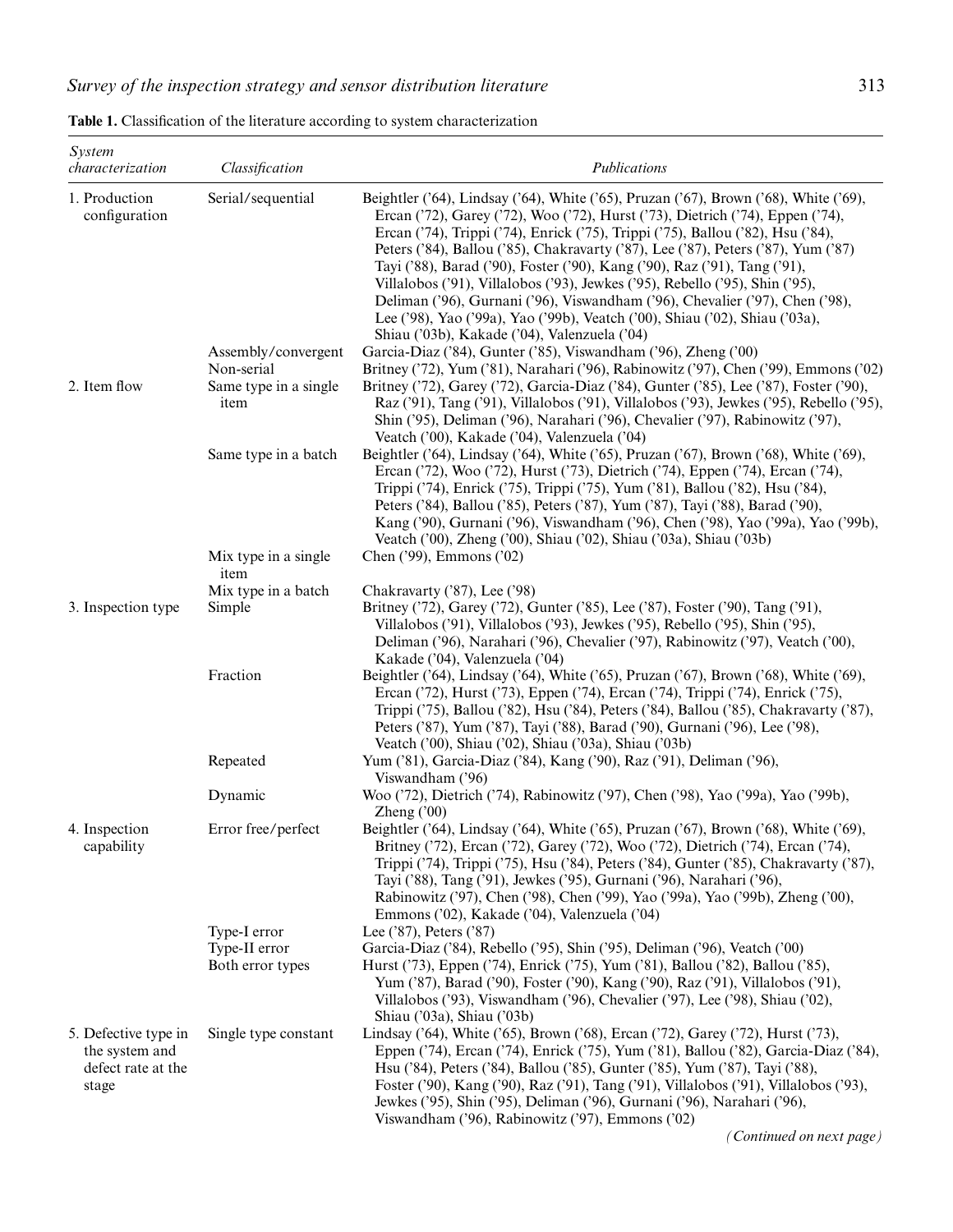| System<br>characterization | Classification            | Publications                                                                                                                                                                                                                                                                           |
|----------------------------|---------------------------|----------------------------------------------------------------------------------------------------------------------------------------------------------------------------------------------------------------------------------------------------------------------------------------|
|                            | Single type random        | Beightler ('64), Dietrich ('74), Chen ('98), Yao ('99a), Veatch ('00), Shiau ('02),<br>Shiau ('03a), Shiau ('03b)                                                                                                                                                                      |
|                            | Multiple type<br>constant | Pruzan ('67), White ('69), Britney ('72), Woo ('72), Trippi ('74), Trippi ('75),<br>Chakravarty ('87), Lee ('87), Peters ('87), Barad ('90), Rebello ('95), Lee ('98),<br>Chen ('99), Kakade ('04), Valenzuela ('04)                                                                   |
|                            | Multiple type<br>random   | Chevalier ('97), Yao ('99b), Zheng ('00)                                                                                                                                                                                                                                               |
| 6. Defect<br>reparability  | All (deterministic)       | Beightler ('64), White ('65), Brown ('68), Ercan ('72), Ercan ('74), Trippi ('75),<br>Yum ('81), Garcia-Diaz ('84), Hsu ('84), Lee ('87), Tayi ('88), Jewkes ('95),<br>Shin ('95), Gurnani ('96), Chevalier ('97), Chen ('98), Yao ('99a), Yao ('99b),<br>Veatch $(00)$ , Zheng $(00)$ |
|                            | Some (deterministic)      | White ('69), Britney ('72), Trippi ('74), Enrick ('75), Peters ('84), Yum ('87),<br>Kang ('90), Rebello ('95), Lee ('98), Chen ('99), Shiau ('02), Shiau ('03a),<br>Shiau ('03b), Kakade ('04), Valenzuela ('04)                                                                       |
|                            | None (deterministic)      | Lindsay ('64), Pruzan ('67), Garey ('72), Woo ('72), Hurst ('73), Dietrich ('74),<br>Eppen ('74), Ballou ('82), Ballou ('85), Gunter ('85), Peters ('87), Foster ('90),<br>Tang ('91), Villalobos ('91), Villalobos ('93), Viswandham ('96), Rabinowitz ('97),<br>Emmons $(2)$         |
|                            | Probabilistic             | Chakravarty ('87), Raz ('91), Narahari ('96), Deliman ('96), Barad ('90), Veatch ('00)                                                                                                                                                                                                 |

**Table 1.** Classification of the literature according to system characterization *(Continued)*

the information under different categories. For example, Lindsay and Bishop (1964) considered a serial system with the same type of product inspected in a batch. The inspection is assumed to be error free and a fixed fraction is used without repetition. In their paper, a single defect type is assumed with a constant defect rate across the production stage and defective units are scrapped. Some of the publications appear in multiple categories because they consider multiple scenarios in a production system. For example, Veatch (2000) considers both a single item flow and a batch flow with corresponding inspection methods. Also, the paper considered the perfect repair case for product defects as well as the probabilistic imperfect repair case.

## **2.3.** *Modeling characteristics*

An inspection-oriented quality-assurance strategy is generally solved through an optimization formulation. The objective is to minimize the costs that result due to the inspection, defects, warranty, and so on. In this section, we will first discuss what types of cost components have been considered. Then, we will discuss the three fundamental pieces of an optimization method: (i) the objective function; (ii) the constraints; and (iii) the solution approach.

## 2.3.1. *Cost components*

Naturally, the manufacturing cost of producing a product is under consideration. If a product is manufactured with a satisfactory quality, then all manufacturing costs will be recovered and the manufacturer will be rewarded with a net profit. For that reason, most of the researchers chose to

focus on specific cost components related to quality failures (both internal and external failures) and inspection.

An internal failure cost is incurred when defects are detected and handled prior to shipment to the customers. It is in fact the cost associated with repairing, replacing, or scrapping a defective item. Some papers employed a net profit model and treated a defective item as being of zero value without explicitly mentioning that the item is scrapped; in our classification, we treat this the same as the scrapping cost.

External failure costs result from the repair or replacement of defective products after delivery to the customer. There may also be a certain penalty or fine, as well as expenditure for a recall and for restoring the reputation of the product. The external failure cost is not considered in every publication. Sometimes the outgoing product quality is treated as a constraint (e.g., as in Lindsay and Bishop (1964)) or it is simply assumed that a perfect inspection is performed on every single outgoing product (e.g., as in Tang (1991)). When the external failure cost is indeed considered, some authors assumed that the external cost may depend on the defect type, whereas others assumed no dependence between the external failure cost and the defect type.

The inspection cost includes a fixed amount of capital invested in inspection equipment, and a variable cost that depends on how frequently one actually performs the action of inspection. A vast majority of the researchers used a linear function for the variable inspection cost, i.e., the total variable inspection cost is the number of units inspected multiplied by the inspection cost per unit. A few papers used a quasi-concave function (e.g., as in Britney (1972)) or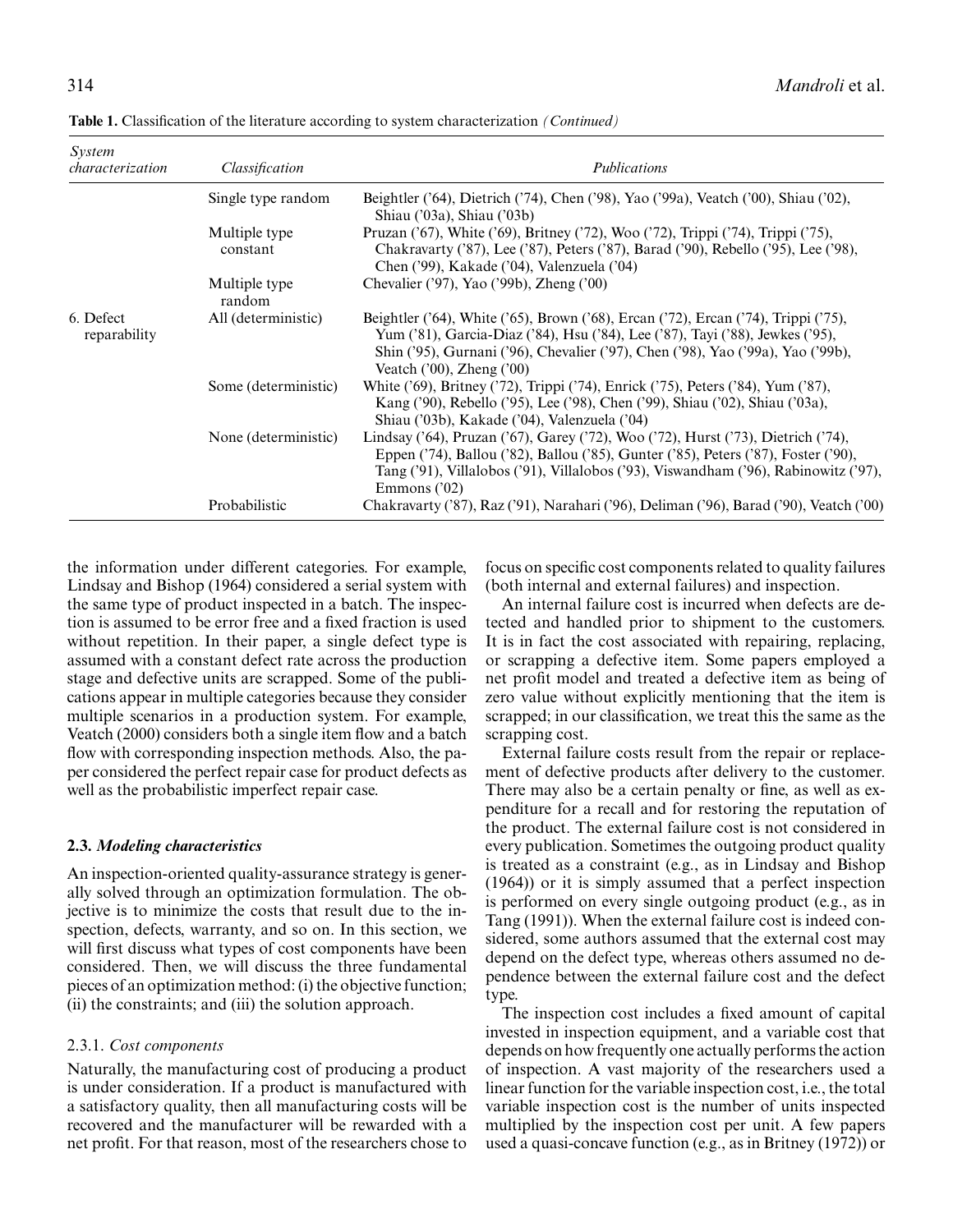a general nonlinear function (e.g., as in Ballou and Pazer (1985)) for the inspection variable cost.

In addition to the above-mentioned cost components, two other cost components were also considered: one is the process setup and inventory holding cost, and the other is the cost for searching, and eventually, eliminating the causes of defects.

#### 2.3.2. *Objective function*

In the optimization of the inspection strategy, the most common treatment is to use the total expected cost as the objective function. The expected unit cost, instead of the total cost, is another popular choice as the objective function. However, there are differences in how to count the number of units.

One version is to count all units entering into a production process, i.e.,

$$
objective function = E\left\{\frac{total\ cost}{input\ units}\right\},\tag{1}
$$

where  $E(\cdot)$  is an expectation operator. Given that the number of input units is usually a fixed number, we will put the objective function using the unit cost in the same category as those that use the total cost.

The second version is to count the units leaving a production process, i.e.,

$$
objective function = E\left\{\frac{total\ cost}{output\ units}\right\}.
$$
 (2)

Equation (2) represents the cost per unit product that is on the market, contrary to the cost per unit product that is processed. If there is no scrapping during production, Equation (2) will be equivalent to Equation (1).

Some authors (e.g. Ballou and Pazer (1982)) have argued that only conforming outgoing units can generate revenue. Thus, they suggested only counting the conforming outgoing units, i.e.,

$$
objective function = E\left\{\frac{total\ cost}{conforming\ output\ units}\right\}.
$$
 (3)

However, not all the papers try to minimize the cost. There exist a few papers that choose to maximize the throughput or production capacity. That usually happens when an inspection scheduling problem, in addition to the allocation problem, is being considered.

#### 2.3.3. *Constraints*

The constraints used in the optimization of an inspection strategy arise naturally from the characteristics of the manufacturing system such as the type of production configuration, the type of inspection, and the type of defect. However, authors have also imposed additional constraints when solving for an optimal inspection policy. These constraints include: (i) the Average Outgoing Quality Limit (AOQL) (please refer to Ercan *et al.* (1974) for the definition of AOQL); (ii) a time limit within which the inspection task must finish; (iii) a limit on the number of inspection stations; (iv) a constraint on how many times a measurement can be repeated; (v) a budget limit on manufacturing and inspection actions; and (vi) a lowerbound requirement on throughput or production capacity. Please note that in the above constraints, the limit on the number of inspection stations (constraint (iii)) is actually a special form of the budget constraint (constraint (v)); and the constraint on inspection time (constraint (ii)) is related to the throughput constraint (constraint (vi)).

#### 2.3.4. *Optimization solution approaches*

Almost all of the papers eventually derive a nonlinear function for their total cost functions in which some of the decision variables (such as whether or not to inspect, the serial number of a station, etc.) can only have integer values. For this reason, almost every problem is a NonLinear Programming (NLP) problem, and many of them are also Integer Programming (IP) problems.

A wide variety of optimization methods have been used to solve the resulting optimization problem. We try to classify them into several categories. However, we realize that our categories in Table 2 are not mutually exclusive in the general definition of the listed methods; for instance, we have NLP and IP as two separate categories. We place gradient-based methods for continuous optimization in the NLP category, including those solved through classical optimization algorithms, iterative gradient searches, and experiment-based response surface methodologies (Myers and Montgomery, 1995). On the other hand, we include discrete optimization approaches in the IP category, such as those using the branch-and-bound technique (Raz and Kaspi, 1991).

Probably because of the multistage structure of a manufacturing system, it comes as no surprise that the most popular method used in the literature to solve for an optimal inspection strategy is Dynamic Programming (DP). Indeed, this solution technique is used by 23 papers, accounting for 40% of the 58 papers surveyed. The NLP comes as the second most popular method, used by 13 papers, or 23% of the total.

For an actual manufacturing system, the computations required by DP, IP, or NLP will escalate considerably as the number of stations/stages increases. Their capability in terms of solving a large-scale problem is limited. That is why many kinds of heuristic methods, including random search methods such as Simulated Annealing (SA) and Genetic Algorithms (GAs), are often used to reach a better solution, even though it may not be the optimal one. In fact, heuristic methods are used in 11 papers, making it the third most popular method following DP and NLP. Other optimization methods include those using discrete-event simulations and expert systems.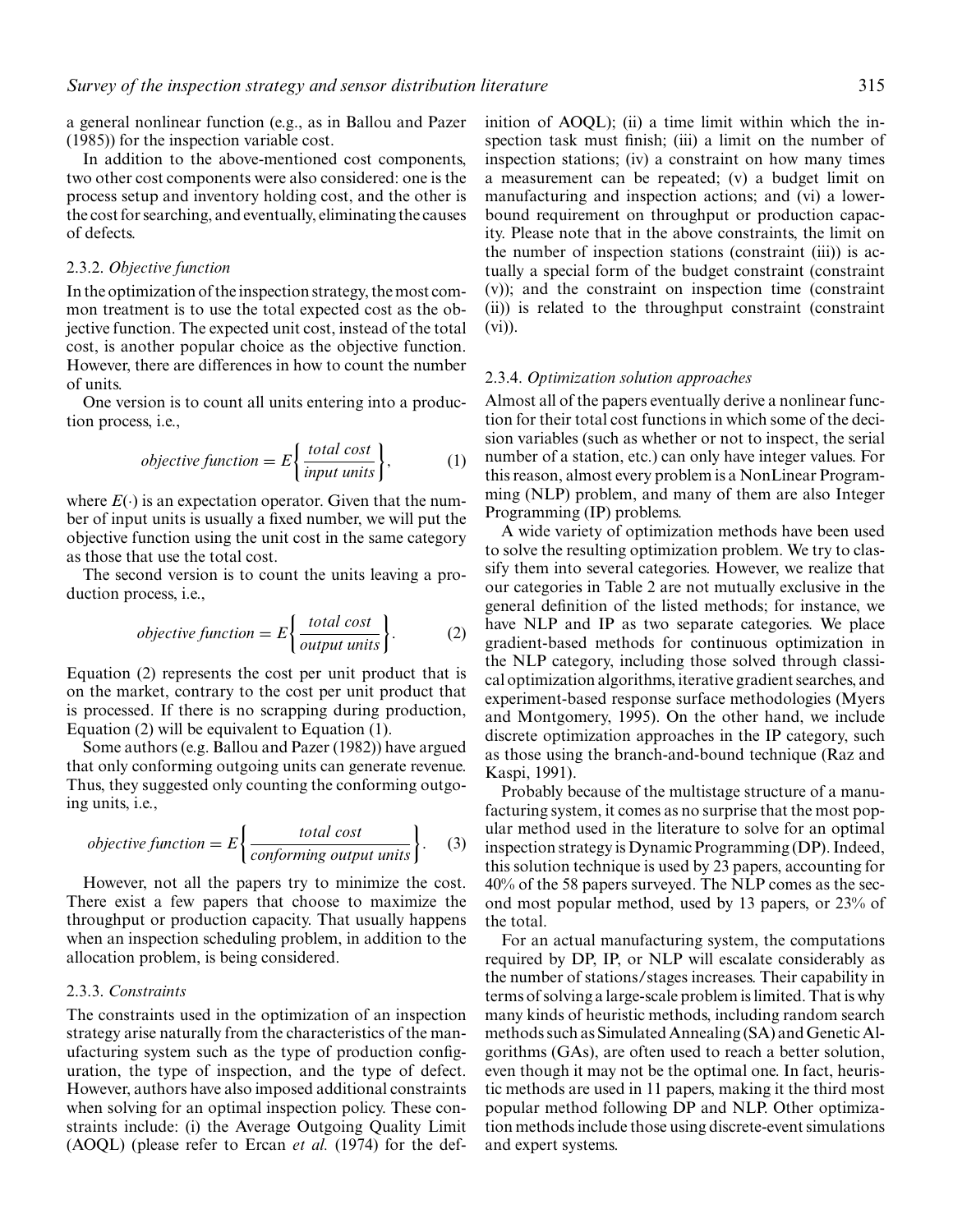**Table 2.** Classification of the literature according to modeling characterization

| Modeling                 | Classification                                   | Publications                                                                                                                                                                                                                                                                                                                                                                                                                                                                                                                                                                                                                                                                                                                                                                         |
|--------------------------|--------------------------------------------------|--------------------------------------------------------------------------------------------------------------------------------------------------------------------------------------------------------------------------------------------------------------------------------------------------------------------------------------------------------------------------------------------------------------------------------------------------------------------------------------------------------------------------------------------------------------------------------------------------------------------------------------------------------------------------------------------------------------------------------------------------------------------------------------|
| 1. Cost                  | Internal failure cost                            |                                                                                                                                                                                                                                                                                                                                                                                                                                                                                                                                                                                                                                                                                                                                                                                      |
| components               | Rework/repair                                    | White ('69), Britney ('72), Ercan ('72), Ercan ('74), Trippi ('74), Enrick ('75),<br>Yum ('81), Garcia-Diaz ('84), Peters ('84), Chakravarty ('87), Yum ('87), Tayi ('88),<br>Barad ('90), Kang ('90), Raz ('91), Jewkes ('95), Rebello ('95), Shin ('95),<br>Deliman ('96), Gurnani ('96), Narahari ('96), Viswandham ('96), Chevalier ('97),<br>Chen ('98), Lee ('98), Yao ('99a), Yao ('99b), Zheng ('00), Shiau ('02), Shiau ('03a),<br>Shiau ('03b), Kakade ('04)                                                                                                                                                                                                                                                                                                               |
|                          | Replace                                          | White ('65), White ('69), Ercan ('74), Trippi ('75), Yum ('81), Yum ('87), Barad ('90),<br>Narahari ('96), Shiau ('02), Shiau ('03a), Shiau ('03b)                                                                                                                                                                                                                                                                                                                                                                                                                                                                                                                                                                                                                                   |
|                          | Scrap                                            | Lindsay ('64), Brown ('68), White ('69), Ercan ('72), Woo ('72), Hurst ('73),<br>Eppen ('74), Ercan ('74), Trippi ('74), Enrick ('75), Ballou ('82), Hsu ('84),<br>Peters ('84), Gunter ('85), Chakravarty ('87), Peters ('87), Yum ('87), Tayi ('88),<br>Barad ('90), Foster ('90), Kang ('90), Raz ('91), Tang ('91), Villalobos ('91),<br>Villalobos ('93), Rebello ('95), Deliman ('96), Viswandham ('96), Chen ('99),<br>Veatch ('00). Shiau ('02), Shiau ('03a), Shiau ('03b)                                                                                                                                                                                                                                                                                                  |
|                          | External failure cost                            |                                                                                                                                                                                                                                                                                                                                                                                                                                                                                                                                                                                                                                                                                                                                                                                      |
|                          | Defect type<br>dependent                         | Trippi ('74), Trippi ('75), Peters ('84), Chakravarty ('87), Rebello ('95), Lee ('98),<br>Yao ('99b), Veatch ('00), Zheng ('00), Kakade ('04)                                                                                                                                                                                                                                                                                                                                                                                                                                                                                                                                                                                                                                        |
|                          | Defect type<br>independent                       | Beightler ('64), White ('65), Pruzan ('67), Brown ('68), White ('69), Britney ('72),<br>Ercan ('72), Woo ('72), Dietrich ('74), Eppen ('74), Ercan ('74), Enrick ('75),<br>Yum ('81), Ballou ('82), Garcia-Diaz ('84), Hsu ('84), Ballou ('85), Gunter ('85),<br>Yum ('87), Tayi ('88), Barad ('90), Foster ('90), Kang ('90), Raz ('91), Villalobos ('91),<br>Villalobos ('93), Jewkes ('95), Deliman ('96), Viswandham ('96), Chevalier ('97),<br>Chen ('98), Yao ('99a), Shiau ('02), Shiau ('03a), Shiau ('03b), Valenzuela ('04)                                                                                                                                                                                                                                                |
|                          | Inspection cost<br>Fixed cost                    | Pruzan ('67), White ('69), Trippi ('74), Trippi ('75), Peters ('84), Gunter ('85),<br>Chakravarty ('87), Lee ('87), Peters ('87), Kang ('90), Tang ('91), Chen ('99)                                                                                                                                                                                                                                                                                                                                                                                                                                                                                                                                                                                                                 |
|                          | Linear variable<br>cost                          | Beightler ('64), Lindsay ('64), White ('65), Pruzan ('67), Brown ('68), White ('69),<br>Ercan ('72), Garey ('72), Woo ('72), Hurst ('73), Dietrich ('74), Eppen ('74),<br>Ercan ('74), Trippi ('74), Enrick ('75), Trippi ('75), Yum ('81), Ballou ('82),<br>Garcia-Diaz ('84), Hsu ('84), Peters ('84), Gunter ('85), Chakravarty ('87), Lee ('87),<br>Peters ('87), Yum ('87), Tayi ('88), Barad ('90), Foster ('90), Kang ('90), Raz ('91),<br>Tang ('91), Villalobos ('91), Villalobos ('93), Jewkes ('95), Rebello ('95), Shin ('95),<br>Deliman ('96), Gurnani ('96), Viswandham ('96), Chevalier ('97), Rabinowitz ('97),<br>Chen ('98), Lee ('98), Yao ('99a), Yao ('99b), Veatch ('00), Zheng ('00),<br>Emmons ('02), Shiau ('02), Shiau ('03a), Shiau ('03b), Kakade ('04) |
|                          | Nonlinear variable                               | Britney $('72)$ , Ballou $('85)$                                                                                                                                                                                                                                                                                                                                                                                                                                                                                                                                                                                                                                                                                                                                                     |
|                          | cost<br>Manufacturing cost                       | Beightler ('64), Pruzan ('67), White ('69), Garey ('72), Dietrich ('74), Enrick ('75),<br>Peters ('84), Ballou ('85), Chakravarty ('87), Lee ('87), Barad ('90), Kang ('90),<br>Raz ('91), Tang ('91), Rebello ('95), Deliman ('96), Viswandham ('96), Lee ('98),<br>Chen ('99), Veatch ('00), Emmons ('02), Shiau ('02)                                                                                                                                                                                                                                                                                                                                                                                                                                                             |
|                          | Setup and inventory<br>holding cost              | Chakravarty ('87), Lee ('87), Tayi ('88), Tang ('91), Jewkes ('95)                                                                                                                                                                                                                                                                                                                                                                                                                                                                                                                                                                                                                                                                                                                   |
|                          | and elimination<br>cost                          | Root-cause searching Lee ('87), Peters ('87), Veatch ('00)                                                                                                                                                                                                                                                                                                                                                                                                                                                                                                                                                                                                                                                                                                                           |
| 2. Objective<br>function | $E$ (total cost) or<br>$E$ (cost/input<br>units) | Beightler ('64), Lindsay ('64), White ('65), Pruzan ('67), Brown ('68), White ('69),<br>Britney ('72), Ercan ('72), Garey ('72), Dietrich ('74), Eppen ('74), Ercan ('74),<br>Trippi ('74), Enrick ('75), Trippi ('75), Yum ('81), Garcia-Diaz ('84), Hsu ('84),<br>Peters ('84), Chakravarty ('87), Yum ('87), Tayi ('88), Barad ('90), Foster ('90),<br>Kang ('90), Tang ('91), Villalobos ('91), Villalobos ('93), Jewkes ('95), Shin ('95),<br>Deliman ('96), Viswandham ('96), Chevalier ('97), Chen ('98), Lee ('98), Chen ('99),<br>Yao ('99a), Yao ('99b), Zheng ('00), Emmons ('02), Shiau ('02), Shiau ('03a),<br>Shiau ('03b)                                                                                                                                             |

*(Continued on next page)*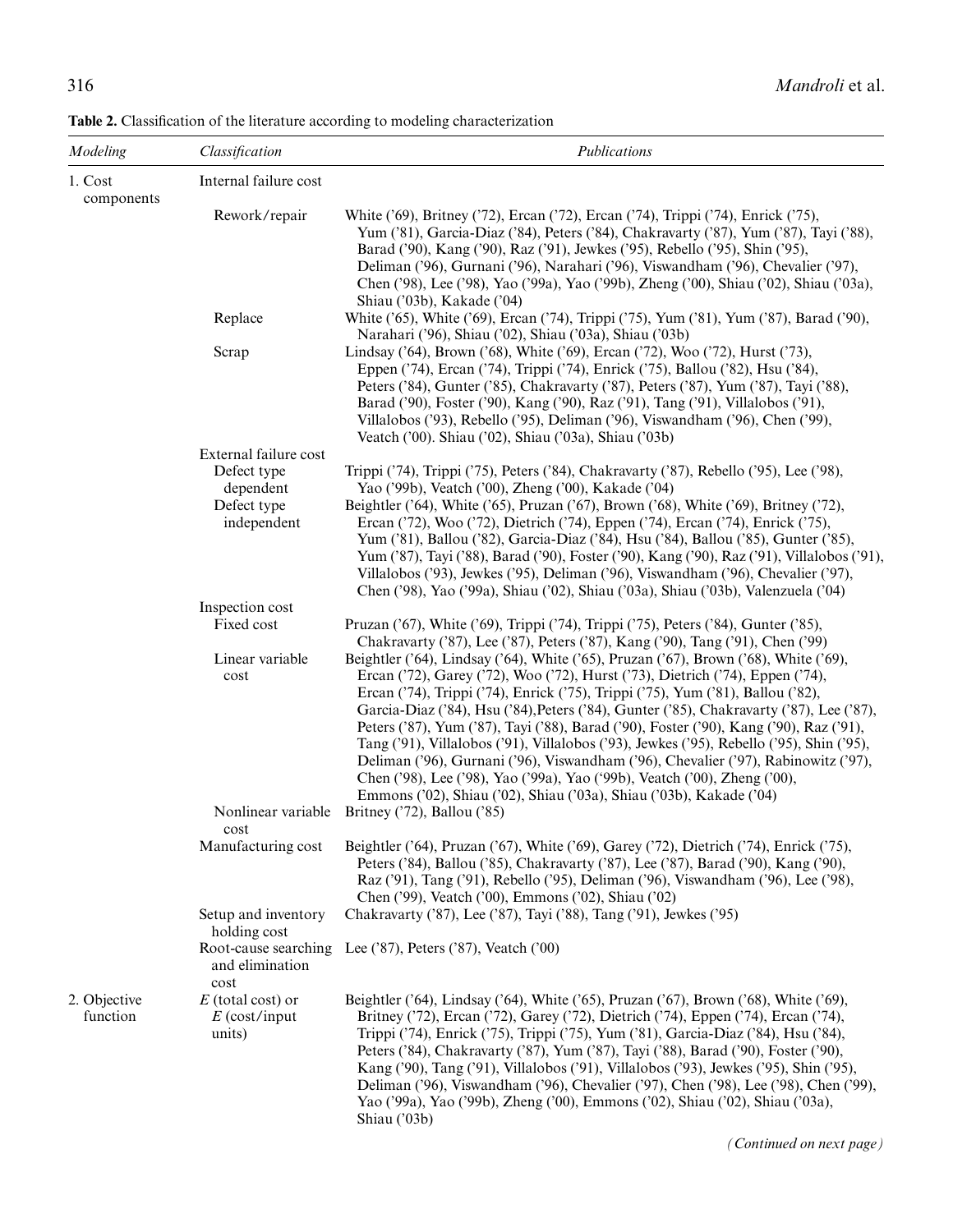| Modeling                     | Classification                                                   | Publications                                                                                                                                                                                                                                                                                                                                 |
|------------------------------|------------------------------------------------------------------|----------------------------------------------------------------------------------------------------------------------------------------------------------------------------------------------------------------------------------------------------------------------------------------------------------------------------------------------|
|                              | $E$ (cost/output units)<br>$E$ (cost/conforming<br>output units) | Gunter ('85), Lee ('87), Raz ('91), Veatch ('00)<br>Woo ('72), Ballou ('82), Ballou ('85), Peters ('87), Rebello ('95), Kakade ('04),<br>Valenzuela ('04)                                                                                                                                                                                    |
|                              | Throughput or<br>capacity                                        | Gurnani ('96), Narahari ('96), Rabinowitz ('97)                                                                                                                                                                                                                                                                                              |
| 3. Additional<br>constraints | AOQL                                                             | Lindsay ('64), Brown ('68), Ercan ('74), Foster ('90), Viswandham ('96)                                                                                                                                                                                                                                                                      |
|                              | Inspection time                                                  | Foster ('90), Villalobos ('93), Lee ('98)                                                                                                                                                                                                                                                                                                    |
|                              | Number of<br>inspection stations                                 | White ('69), Trippi ('74), Viswandham ('96), Shiau ('02), Shiau ('03a), Shiau ('03b)                                                                                                                                                                                                                                                         |
|                              | <b>Budget limit</b>                                              | Tang ('91), Rebello ('95)                                                                                                                                                                                                                                                                                                                    |
|                              | Number of repeated<br>measurements                               | Viswandham ('96)                                                                                                                                                                                                                                                                                                                             |
|                              | Throughput or<br>capacity                                        | Yum ('87), Shin ('95), Gurnani ('96), Yao ('99a), Valenzuela ('04)                                                                                                                                                                                                                                                                           |
| 4. Optimization<br>method    | Dynamic<br>programming                                           | Beightler ('64), Lindsay ('64), White ('65), Pruzan ('67), Brown ('68), White ('69),<br>Garey ('72), Woo ('72), Eppen ('74), Enrick ('75), Garcia-Diaz ('84), Hsu ('84),<br>Gunter ('85), Chakravarty ('87), Peters ('87), Tang ('91), Villalobos ('91),<br>Villalobos ('93), Gurnani ('96), Chen ('98), Yao ('99a), Yao ('99b), Zheng ('00) |
|                              | Integer programming                                              | Britney ('72), Ercan ('74), Trippi ('75), Yum ('81), Yum ('87), Raz ('91),<br>Rabinowitz ('97)                                                                                                                                                                                                                                               |
|                              | Nonlinear<br>programming                                         | Ercan ('72), Trippi ('74), Ballou ('82), Peters ('84), Ballou ('85), Chakravarty ('87),<br>Lee ('87), Tayi ('88), Jewkes ('95), Deliman ('96), Narahari ('96), Chevalier ('97),<br>Lee $('98)$                                                                                                                                               |
|                              | Heuristics                                                       | Dietrich ('74), Barad ('90), Foster ('90), Rebello ('95), Viswandham ('96) (using SA and<br>GA), Chen ('99) (using SA), Veatch ('00), Emmons ('02), Shiau ('02), Shiau ('03a),<br>Shiau ('03b), Kakade ('04), Valenzuela ('04)                                                                                                               |
|                              | Simulation                                                       | Shin ('95)                                                                                                                                                                                                                                                                                                                                   |
|                              | Expert system                                                    | Kang ('90)                                                                                                                                                                                                                                                                                                                                   |

**Table 2.** Classification of the literature according to modeling characterization *(Continued)*

Using the above modeling characterizations, we classify the existing literature into different categories in Table 2. Similar to Section 2.2, in order to know how a publication models its problem, say, what types of cost components have been considered, one needs to pool the information under different categories.

In Table 2, some categories, for example, the cost components, are not mutually exclusive. Some papers consider all cost components, whereas others consider only a subset. If a paper does not appear under a specific category, it means that the particular cost is not considered by the paper. The categories of linear and nonlinear variable inspection costs are largely exclusive. So are the categories of the objective functions and the optimization methods. The union of linear and nonlinear variable inspection costs covers all the papers with the two exceptions of Narahari and Khan (1996), who assumed the inspection cost to be negligible so that it does not appear in either one of the categories, and Chen and Thornton (1999) who only considered a fixed inspection cost and no variable inspection cost. Hurst (1973) is the only paper not included in either one of the categories under *Objective functions* and *Optimization methods* because it simply presented a modeling process

without any detailed optimization formulation or a solution procedure.

## **2.4.** *More classifications and discussions*

We have previously classified the inspection strategy into parametric strategies and allocation strategies. When investigating an allocation strategy, Chevalier and Wein (1997) also explicitly studied what specification limits, similar to those used in Statistical Process Control (SPC), should be used in their inspection process to determine whether or not an item or a feature is defective. They labeled this decision as a *testing policy*. This treatment is different from the majority of the surveyed papers, where the authors have assumed either a perfect inspection or an imperfect inspection with a known probability for type-I and type-II errors. Apparently, most authors are indifferent to a testing policy once given the inspection's capability (characterized by the type-I and type-II error probabilities). When a particular set of inspection limits needs to be decided additional complexity indeed comes into play, e.g., the type-I and type-II inspection errors will depend on these specifications. Therefore, we further divide the allocation strategy into two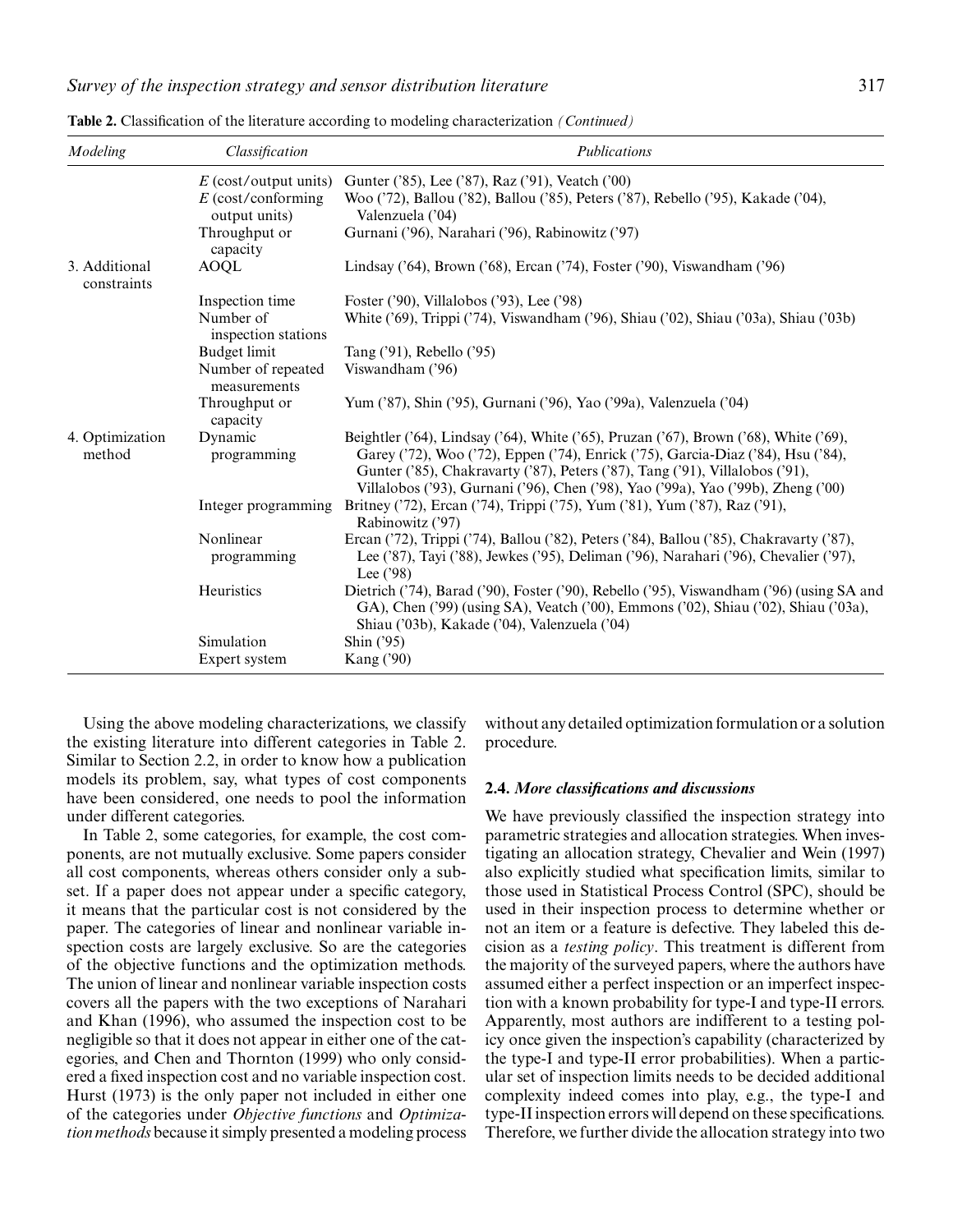| Parametric strategy (9)                                                                                                       | Allocation strategy without testing policy $(43)$                                                                                                                                                                                                                                                                                                                                                                                                                                                                                                                                                                                                                               | <i>Allocation strategy</i><br>with testing policy $(6)$                                      |
|-------------------------------------------------------------------------------------------------------------------------------|---------------------------------------------------------------------------------------------------------------------------------------------------------------------------------------------------------------------------------------------------------------------------------------------------------------------------------------------------------------------------------------------------------------------------------------------------------------------------------------------------------------------------------------------------------------------------------------------------------------------------------------------------------------------------------|----------------------------------------------------------------------------------------------|
| Ercan ('72), Ercan ('74),<br>Enrick ('75), Lee ('87),<br>Jewkes ('95), Chen ('98),<br>Yao ('99a), Yao ('99b),<br>Zheng $(00)$ | Beightler $('64)$ , Lindsay $('64)$ , White $('65)$ , Pruzan $('67)$ ,<br>Brown ('68), White ('69), Britney ('72), Garey ('72),<br>Woo ('72), Hurst ('73), Dietrich ('74), Eppen ('74),<br>Trippi ('74), Trippi ('75), Yum ('81), Ballou ('82),<br>Garcia-Diaz ('84), Hsu ('84), Peters ('84), Ballou ('85),<br>Gunter ('85), Chakravarty ('87), Peters ('87),<br>Yum ('87), Tayi ('88), Barad ('90), Foster ('90),<br>Kang ('90), Raz ('91), Tang ('91), Villalobos ('91),<br>Villalobos ('93), Rebello ('95), Shin ('95),<br>Deliman ('96), Gurnani ('96), Narahari ('96),<br>Viswandham ('96), Rabinowitz ('97), Lee ('98),<br>Veatch $(00)$ , Emmons $(02)$ , Kakade $(04)$ | Chevalier ('97), Chen ('99),<br>Shiau ('02), Shiau ('03a),<br>Shiau ('03b), Valenzuela ('04) |

**Table 3.** Classification of the literature according to the strategy type

subcategories: allocation strategies that either do or do not consider the testing policy. Theoretically, the testing policy can also be considered together with a parametric strategy. However, no such incidence was found during our survey.

We are interested in knowing how intensely the different strategies have been studied. Table 3 classifies the literature into each category, where the number in parenthesis in the column header indicates the total number of publications in that category. Clearly, allocation strategies that do not consider the testing policy have been the focus in past investigations. The testing policy was only considered as a part of an inspection strategy in very recent publications, all the relevant papers being published after 1997.

We are also interested in knowing how the number of publications has changed over the past four decades after Lindsay and Bishop first published their seminal paper in 1964. The change is shown using a bar chart in Fig. 3. Figure 3 demonstrates that interest in the area

of inspection-oriented quality-assurance strategy has remained relatively constant over the four-decade period at a healthy level of roughly one and a half papers per year. Interestingly, the decade between 1975 and 1984 is the low point and then publications in this area bounce back quite strongly. The most recent decade actually has the strongest publication record, we believe, in part thanks to the wide implementation of in-line quality inspection facilities in various manufacturing environments.

## **3. Diagnosis-oriented sensor-distribution strategy**

The primary goal of inspection strategy models is to find the optimal utilization of inspection resources to identify defective parts. That is, the costs to identify and process a defective part are minimized. These models provide solutions to improve the product quality by weeding out potentially defective products before they reach the customers



**Fig. 3.** The number of publications on a decade-by-decade basis.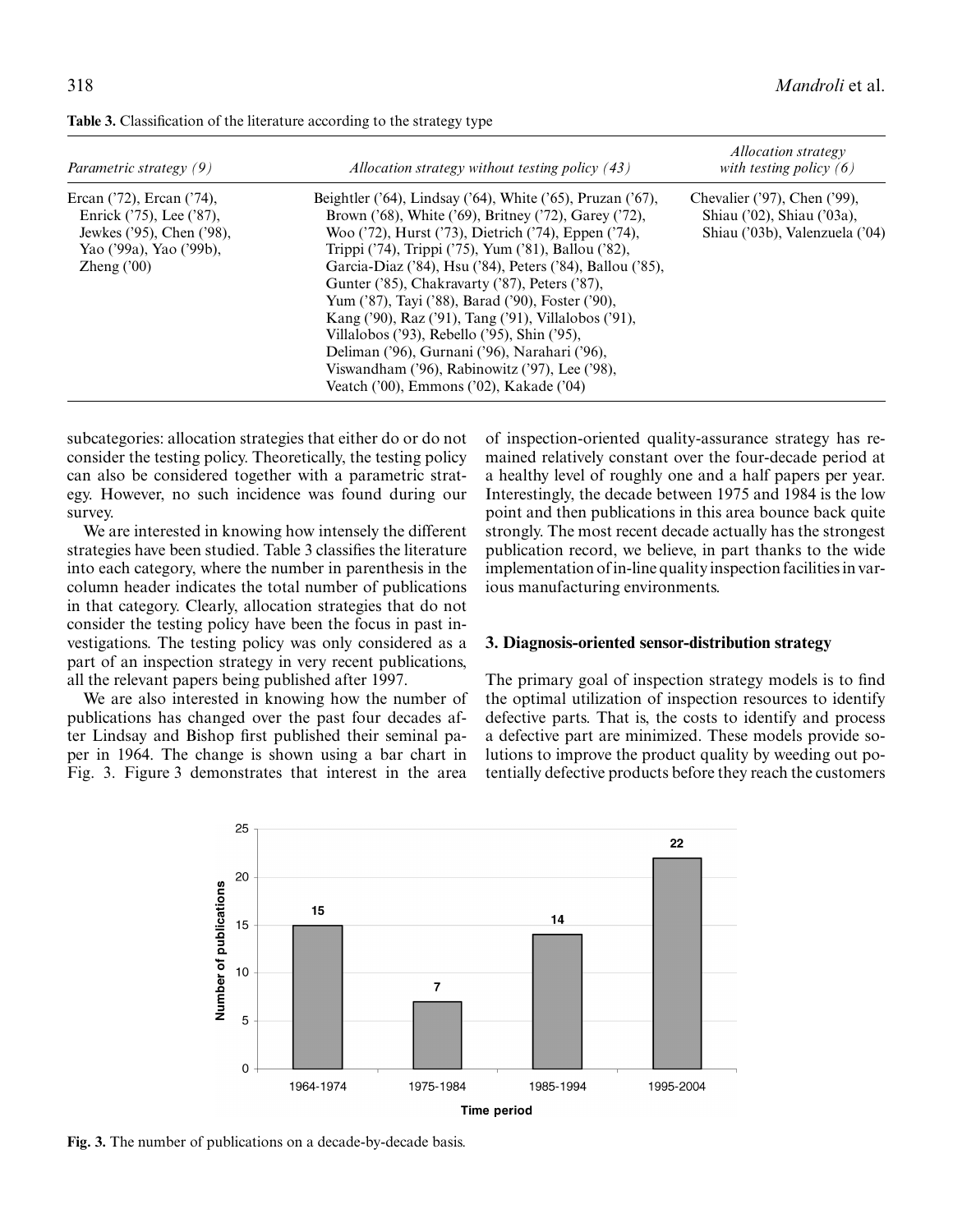rather than fixing the problem that caused the defect. Following the philosophy behind inspection strategies, if the warranty cost increases drastically, the cost balance will be attained towards a near-zero defect level of product quality. Simply weeding out defective products is not a desirable solution for such a near-zero defect level, since the resulting cost will be too high for any manufacturer to remain competitive in the market place. A strategy to identify and subsequently eliminate major variation sources has to be implemented under the near-zero-defect requirement. This is indeed what has been happening in the past few years; a poor product quality results in extensive warranty costs and the associated negative publicity also tends to hit the company's revenues. Manufacturers are, thus, under great pressure to implement techniques for variation-source diagnosis, mainly through deploying sensors in their production process. This naturally leads to the development of diagnosis-oriented sensor-distribution strategies.

#### **3.1.** *Problem statement*

In a manufacturing process, sensor distribution involves the determination of: (i) the workstations at which to place the sensing devices; (ii) the number of sensors required at individual stations; (iii) the location of sensors within individual stations.

In the literature, the "location of a sensor" takes two different meanings: the first is the literal meaning of a sensor location, i.e., where a sensor is physically installed; and the second refers to the location of a product feature that a sensor measures. Obviously, the solution of a sensor distribution problem will take quite different routes given the different meanings of the "location of a sensor".

The first meaning, i.e., where to physically install a sensor, is commonly used in computer vision research, where the principal focus is to quantify and understand the relationship between the objects that are viewed and the sensors that observe them (Cowan and Kovesi, 1988; Menq *et al.*, 1992; Tarabanis *et al.*, 1995; Sheng *et al.*, 2003). More specifically, this type of sensor planning problem can be summarized as: "*given information about the environment (e.g., the object under observation, the available sensors) as well as information about the task that the vision system is to accomplish (i.e., detection of certain object features, object recognition, scene reconstruction, object manipulation), develop strategies to automatically determine sensor locations that achieve this task with certain degree of satisfaction*" (Tarabanis *et al.*, 1995). In the computer vision approaches, the set of product quality features to be measured is usually assumed to be known.

The second meaning of sensor location, i.e., which product feature to measure, is more commonly used in quality control research. Under this meaning, distributing sensors is, in fact, equivalent to selecting product features to measure on different stations in a manufacturing process. The reason is obvious: in order to track down the underlying root causes, it is crucial to select a set of product features, the measurement of which can lead, in some optimal sense, to an inference about the causes of the variations. In contrast, the computer vision approaches, that are based on the first meaning, do not go all the way to the inference-making stage which allows us to ultimately diagnose the variation sources.

The computer vision approaches were apparently the first to be considered. For this reason, when taking the second meaning, people tend to assume the availability of a computer vision method that can decide the location where the sensors are physically installed. The relevant publications on computer-vision-based sensor planning have been nicely summarized in the survey by Tarabanis *et al.* (1995); for more recent publications after 1995, please refer to Sheng *et al.* (2003). In this survey, our principal focus is on research that has taken the second meaning, which decides the distribution of sensors that are taken in an abstract sense. Please note that a set of publications targeting geometric tolerance verification for complicated surfaces (e.g. Menq *et al.* (1992)) also bears a certain similarity to the surveyed approach. However, the research objective for tolerance verification is different from that of root-cause diagnosis and their approaches are typically based on statistical sampling theory (Cochran, 1977); please refer to Dowling *et al.*(1997) for a review on the feature or measurement point selection approaches used in tolerance verification. We have choosen not to include publications from the tolerance verification research in this survey.

Similar to how we classified the inspection strategy in Section 2, we will discuss system characteristics and modeling characteristics in Sections 3.2 and 3.3, respectively. Somewhat different from the studies in Section 2, in a sensor-distribution study, sensors are generally treated as in-process automated devices, which can operate continuously at a comparatively low incremental cost. Moreover, the resulting sensor distribution is almost always determined before a production process is built.

#### **3.2.** *System characteristics*

The physical system, including both manufacturing and measurement operations, is characterized through three aspects: (i) process configuration; (ii) the sensor system homogeneity; and (iii) variation sources.

## 3.2.1. *Process configuration*

If using the classification from Fig.  $2(a-c)$ , the process configuration considered in the sensor-distribution strategy is no more complex than a serial system. Still, three distinctions are made: (i) single station: there is only one manufacturing station; (ii) end-of-the-line sensing: the sensing station is limited to be at the end of the production line but the variation sources include those from upstream stations; and (iii) distributed sensing: multiple workstations constitute a serial production system and the sensing stations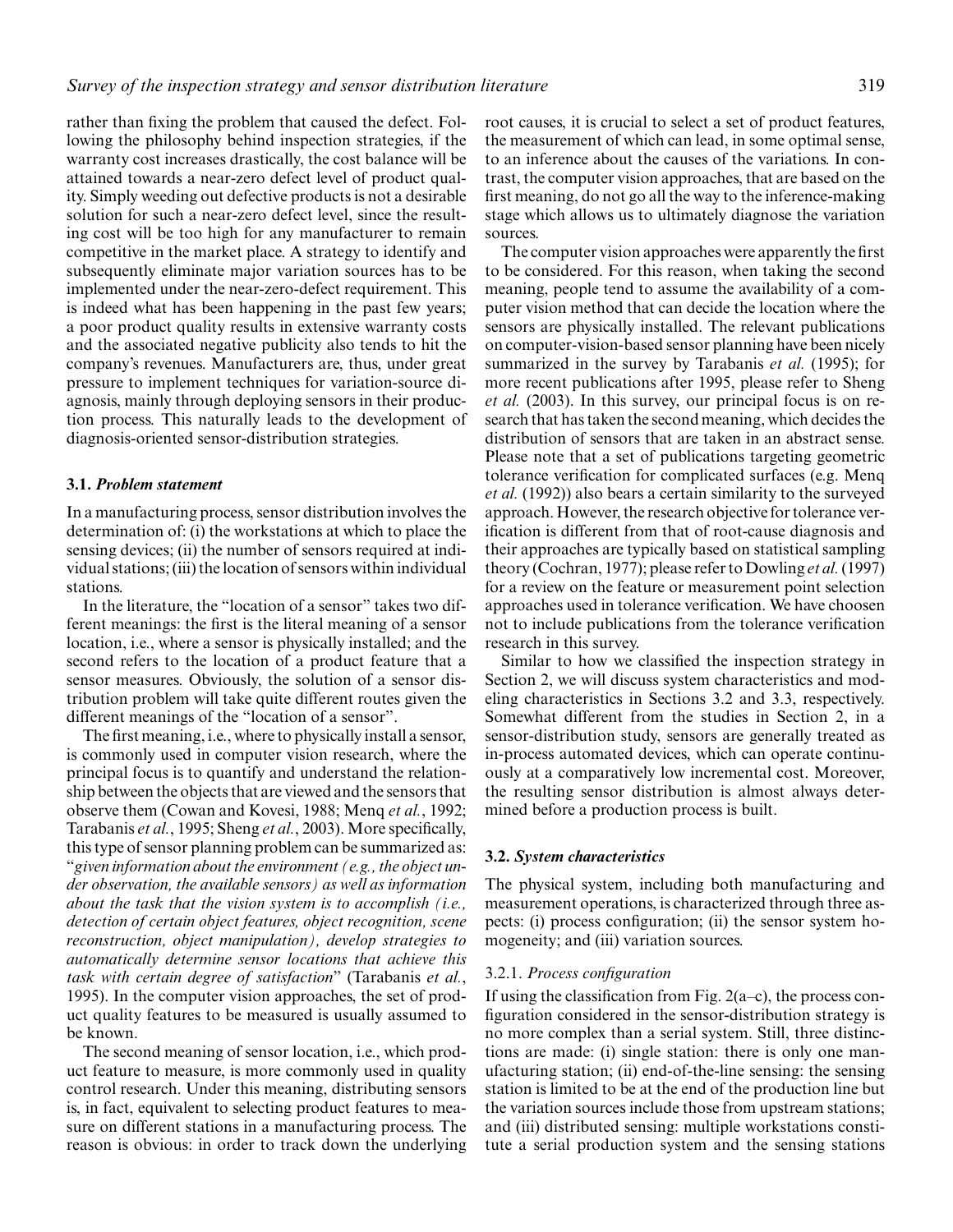could be located in multiple pre-selected places in the production line.

#### 3.2.2. *Sensor system homogeneity*

A sensor capability is typically characterized through the bias and uncertainty of its measurements. Since all the sensors are calibrated before service, it is commonly assumed that a sensor should be able to provide an unbiased measurement, i.e., the sensor noise  $\varepsilon \sim N(0, \sigma^2)$ , where  $\sigma^2$  is the variance. When multiple sensors are deployed, a sensor system can be generally distinguished, being either a *homogeneous* or a *heterogeneous* sensor system. A homogeneous sensor system assumes that all the sensors are identical. Their sensor noises are independent and are of equal variance, i.e.,  $\varepsilon \sim N(0, \sigma^2 I)$ , where  $\varepsilon$  is the vector of noises from all the sensors and **I** is an identity matrix. Of course, no actual sensor system is absolutely homogenous since no two sensors are identical. However, a sensor system using the same type of sensor units from the same manufacturer and at the same stage of their service life may reasonably qualify as a homogeneous sensor system. On the other hand, a heterogeneous sensor system consists of sensors that have different statistical properties, violating the assumption that  $\varepsilon \sim N(0, \sigma^2 I)$ . For a sensor system constituted by different types of sensors, or even the same type of sensor but at different stages of their service lives, using a heterogeneous sensor model would be more reasonable.

#### 3.2.3. *Variation sources*

First, we denote by **u** the process variables representing the variation sources. Because **u** is usually not directly measurable, an inference regarding **u** will be made based on sensor measurements. In the SPC literature, a special case is often modeled using the first two moments of a random process, i.e., a mean shift, a variance change, or a combination of both. Following the same spirit, the variation sources are the *mean* and *variance components* associated with **u**. If **u** is an autocorrelated process, certain dynamic patterns could be important in understanding why the process has gone wrong. For this reason, some publications also use the estimation of **u** itself, denoted by  $\hat{u}$ , as the variation-source variable.

Apparently, the system characteristics studied in sensordistribution research are quite different from those in the inspection-strategy study. The sensor-distribution research seemingly studies a simpler process configuration than does the inspection strategy. However, in a general sense, the sensor-distribution strategy gets closer to the real physics and the actual measurements of a manufacturing processes. For instance, the quality measure is no longer dichotomous. Rather it involves estimations and statistical inferences based on the continuous measurement values. The sensor system capability is measured by its accuracy and precision that can be obtained from a gauge in a repeatability and reproducibility study instead of some arbitrarily assigned type-I and type-II errors. For the description of a defect, a sensor-distribution study associates variation sources with the statistical properties of process variables that have more explicitly physical meaning, whereas the defects in the inspection-strategy study are associated with nothing more specific than an occurrence probability. The difference in system characteristics in the two studies is summarized in Table 4.

The sensor distribution publications are classified in Table 5 in terms of system characteristics. Most of the earlier approaches focused on diagnosing faults occurring at a single station. The single-station model has been mainly studied in two contexts: (i) sheet metal or autobody assembly; and (ii) workpiece localization. Khan *et al.* (1998) extended the sensor-placement problem to an end-of-the-line sensing. Khan and Ceglarek (2000) also studied the distributed sensing configuration, which is the focus of most of the recent studies (Ding *et al.*, 2003; Djurdjanovic and Ni, 2004).

Fewer studies on heterogeneous sensor systems are found than those on homogeneous sensor systems. Some papers do not appear in either category of sensor system homogeneity in Table 5 (for example the papers of Weill *et al.* (1991) and Hu (1997)) because no explicit characterization of the sensor noise was attempted. Another set of pure modeling papers (for example that of Jin and Shi (1999)) either do not specify the sensor noise structure or do not explicitly utilize the specified sensor noise structure for the purpose of diagnosis, estimation, or sensor placement. Since the implication of sensor system homogeneity is vague under those circumstances, we do not include those modeling papers in either category.

The papers classified under homogeneous sensor system also include those utilizing the ordinary least squares approach in their diagnosis and estimation efforts (e.g.,

**Table 4.** Difference of system characteristics in the two studies

| System characteristics         | <i>Inspection strategy</i>                                      | Sensor distribution strategy                                     |
|--------------------------------|-----------------------------------------------------------------|------------------------------------------------------------------|
| Product quality                | Dichotomous                                                     | <b>Continuous</b>                                                |
| Process configuration          | Serial, assembly, and nonserial                                 | No more complex than serial                                      |
| Characterization of inspection | Fraction, repeated, or dynamic inspection                       | Sensor accuracy and precision                                    |
| or sensor                      | Type-I and type-II errors                                       | Homogeneous and heterogeneous sensor<br>system                   |
| Defect behavior                | Defect type, occurrence probability, and<br>defect reparability | Mean and variance components,<br>estimation of process variables |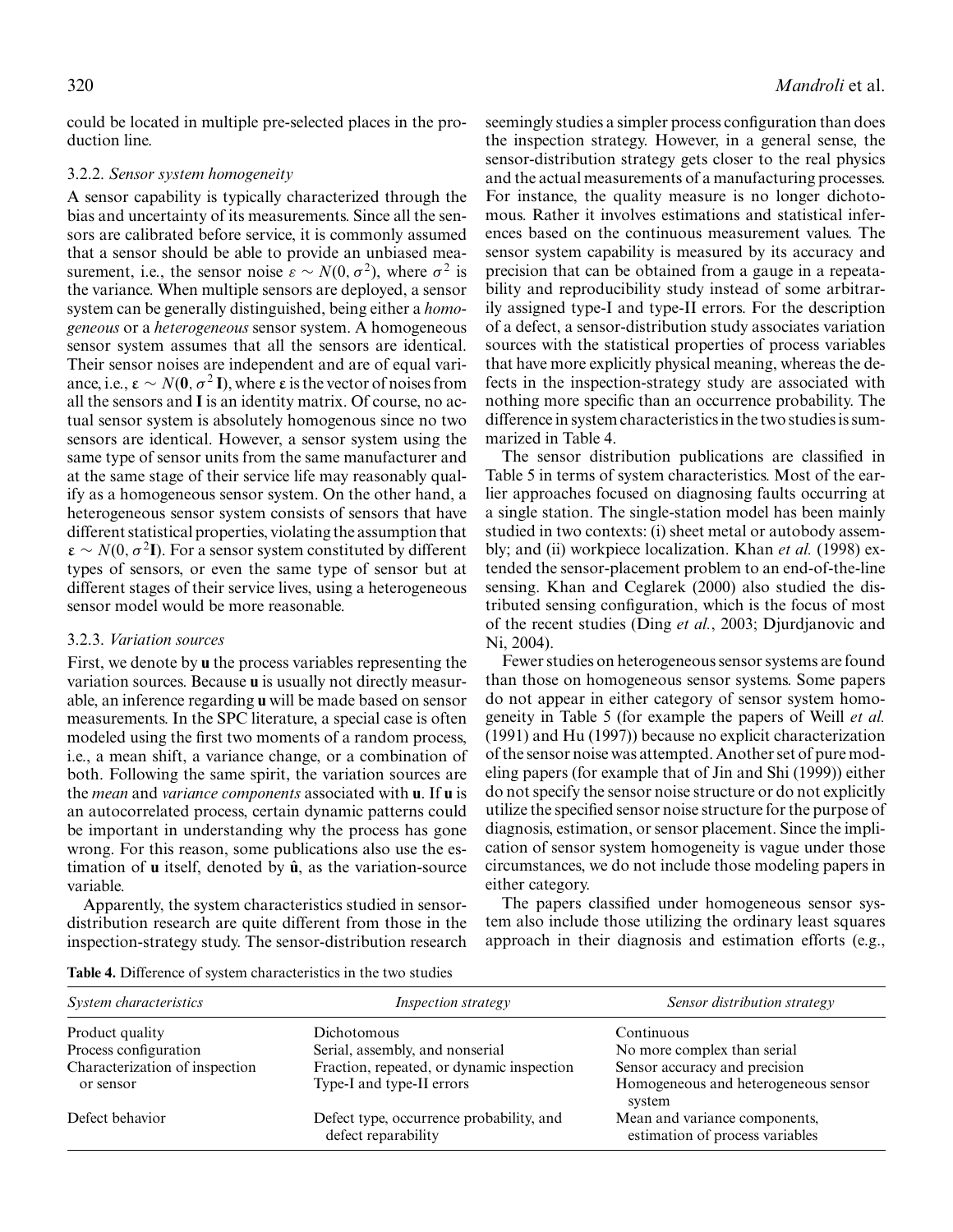| System characterization         | Classification          | Publications                                                                                                                                                                                                                                                                         |
|---------------------------------|-------------------------|--------------------------------------------------------------------------------------------------------------------------------------------------------------------------------------------------------------------------------------------------------------------------------------|
| 1. Production<br>configuration  | Single station          | Weill ('91), Hu ('92), Ceglarek ('96, '99), Apley ('98), Chang ('98),<br>Khan ('99), Wang ('99), Carlson ('00), Rong ('00, '01), Camelio ('03b,<br>'04), Liu ('04), Zhu ('04)                                                                                                        |
|                                 | End-of-the-line sensing | Hu ('97), Khan ('98), Mantripragada ('99), Suri ('99), Apley ('01, '03),<br>Ding $(22a)$ , Carlson $(23)$                                                                                                                                                                            |
|                                 | Distributed sensing     | Jin ('99), Khan ('00), Djurdjanovic ('01, '03, '04), Ding ('02b, '03, '04a),<br>Huang ('02, '04), Camelio ('03a), Zhou ('03a, '03b), Apley ('04)                                                                                                                                     |
| 2. Sensor system<br>homogeneity | Homogeneous             | Ceglarek ('96), Apley ('98, '01, '03, '04), Chang ('98), Khan ('98, '99, '00),<br>Suri ('99), Wang ('99), Carlson ('00, '03), Rong ('00, '01), Ding ('02b,<br>'03, '04a), Huang ('02, '04), Camelio ('03b, '04), Djurdjanovic ('03,<br>'04), Zhou ('03a), Liu ('04), Zhu ('04)       |
|                                 | Heterogeneous           | Ceglarek ('99), Ding ('02a), Apley ('04)                                                                                                                                                                                                                                             |
| 3. Variation sources            | Mean components         | Jin ('99), Carlson ('00), Djurdjanovic ('01), Huang ('02, '04),<br>Camelio ('03a), Zhou ('03a, '03b), Liu ('04)                                                                                                                                                                      |
|                                 | Variance components     | Hu ('92, '97), Ceglarek ('96,'99), Apley ('98, '01, '03, '04), Khan ('98, '99,<br>'00), Jin ('99), Suri ('99), Carlson ('00, '03), Rong ('00),<br>Djurdjanovic ('01, '03, '04), Ding ('02a, '02b, '03, '04a), Huang ('02,<br>'04), Camelio ('03a, '04), Zhou ('03a, '03b), Liu ('04) |
|                                 | û                       | Weill ('91), Chang ('98), Mantripragada ('99), Wang ('99), Rong ('01),<br>Camelio ('03b), Zhu ('04)                                                                                                                                                                                  |

**Table 5.** Classification of the literature according to system characterization

Wang and Nagarkar (1999) and Camelio *et al.* (2003b)). This is because optimal estimation using an ordinary least squares approach can be performed only under the condition that  $\epsilon \sim (0, \sigma^2 I)$ , according to the Gauss-Markov Theorem.

A few other papers, although starting with a general covariance matrix  $\Sigma$  for the sensor noise, eventually do away with the general noise structure by assuming that the noise covariance matrix is known. Then, after pre-multiplying the model by  $\Sigma^{-1/2}$ , the general structured  $\Sigma$  is transformed into an identity matrix (Apley and Shi, 1998; 2001). Therefore, those papers that assume a complete knowledge of the noise (Djurdjanovic and Ni, 2003; Huang and Shi, 2004), are included in the category of homogeneous sensor systems.

There have been very few attempts to study diagnosability in a heterogeneous sensor system. Ceglarek and Shi (1999) assumed a homoscedastic and uncorrelated measurement noise for the most part of their paper but they did provide a simulation case study in which their approach was extended to the heteroscedastic and uncorrelated sensor noise case. The studies of Ding *et al.* (2002a) and Apley and Ding (2004) are applicable to a general structure of the noise covariance matrix and remain valid for the heteroscedastic and correlated case.

The majority of the surveyed studies were interested in estimating *variance components*, as opposed to *mean components*. In fact, we observed that those papers that did investigate mean components also studied variance components. On the other hand, there exist dedicated approaches (for example that of Ceglarek and Shi (1996)) to variance components. This is probably because detecting, identifying, and ultimately, eliminating the root causes of random process variation is a greater challenge than compensating a mean shift. Moreover, a sustained, consistent deviation from nominal values (i.e., a mean shift) can often be compensated relatively easily by process engineers via shimming and other adjustments. In contrast, variation is much more difficult to compensate and requires either some form of on-line feedback control or the removal of the variation root cause(s).

#### **3.3.** *Modeling characteristics*

There are four issues to be addressed in a sensordistribution study: (i) a model that represents the effects of the variation sources on the sensor data, labeled as a quality-fault model by Zhou *et al.* (2003a); (ii) a performance measure to benchmark the effectiveness of a sensor system; (iii) optimization formulations including the objective function and constraints; and (iv) an optimization solution approach to solve for the optimal strategy. Compared with the modeling approaches used in the inspection strategy study, the quality-fault model is a unique component in the sensor-distribution study. Component (ii), the performance measure of a sensor system, is also unique here because the inspection strategy study usually needs no further analysis after assuming the type-I and type-II error probabilities for an inspection action. Components (iii) and (iv) are common to both studies but the details are different as will be seen in the following.

## 3.3.1. *Quality-fault model*

A linear structured model is often used to link sensor measurements to variation sources because the deviation of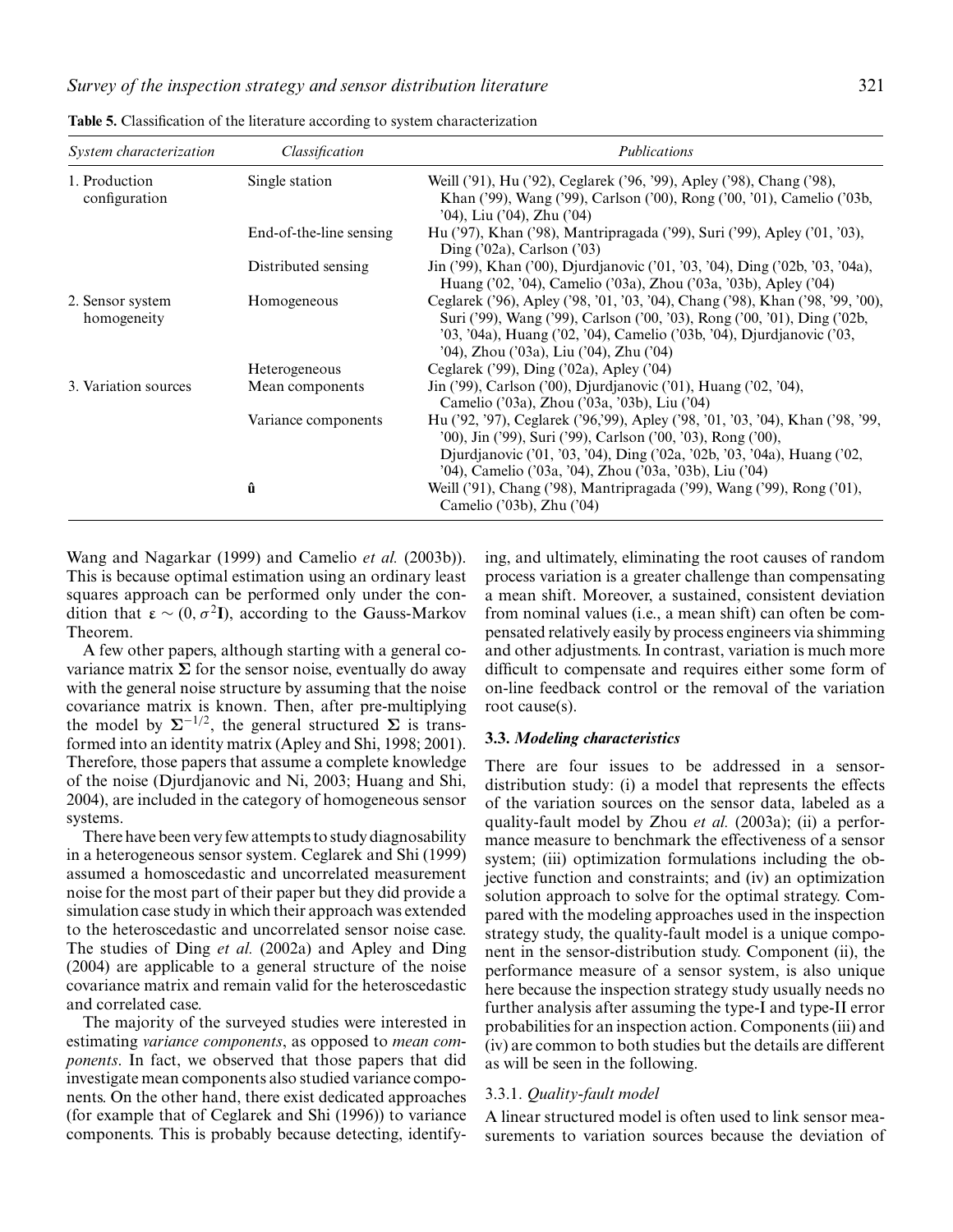product/process features is usually much smaller than the nominal values in quality control application. A linearization of nonlinear systems can provide a reasonable representation of the quality-fault relationship in discrete-part manufacturing processes. There are two versions of the linear-structured model, for the single station and the multiple station process configurations, respectively. For a single station, a simple linear model can be expressed as:

$$
y(t) = Au(t) + v(t), \quad t = 1, 2, ..., M,
$$
 (4)

where  $y(t)$  is a vector of *n* measured product features,  $u(t) =$  $[u_1(t), u_2(t), \ldots, u_n(t)]^T$  is a random vector whose elements are associated with  $p$  independent variation sources,  $\mathbf{v}(t)$ is an additive sensor noise vector,  $A = [a_1, a_2,...,a_n]$  is an  $n \times p$  diagnostic matrix relating the variation sources to the measurement vector, *t* is an observation index, and *M* is the sample size. The quantity  $\mathbf{a}_i u_i(t)$  represents the effects of the *i*th variation source on the measurements for part number *t* of the sample. Sensor deployment information (such as the number and positions of sensors) is included in matrix **A**.

For a multiple-station process, a recursive stationindexed state space model is often used to link the variation sources from individual stations to the sensor measurements. The state space model generally reads as:

$$
\mathbf{x}_{k} = \mathbf{A}_{k-1}\mathbf{x}_{k-1} + \mathbf{B}_{k}\mathbf{u}_{k} + \mathbf{w}_{k} \text{ and } \mathbf{y}_{k} = \mathbf{C}_{k}\mathbf{x}_{k} + \mathbf{v}_{k},
$$
  
\n $k = 1, ..., N,$  (5)

where the subscript *k* is the index of a station and *N* denotes the total number of stations; **x** is the process-quality state variable, and **w** is the process background disturbance;  $A_{k-1}X_{k-1}$  represents the transformation of quality deviation from station  $k - 1$  to station  $k$ ,  $\mathbf{B}_k \mathbf{u}_k$  represents quality deviations resulting from variation sources at station *k*, and  $\{C_k\}_{k=1,\dots,N}$  includes the sensor distribution information throughout a process ( $C_j = 0$  if no measurement is taken on station *j*); finally, sample index *t* could be, but is not, explicitly included here. This model can be used for both the end-of-the-line sensing, where the only nonzero **C** matrix is  $C_N$ , and distributed sensing, where one needs to decide the optimal set of nonzero **C** matrices as well as the sensor distribution within each station.

This station-indexed state space model has been used to model quality propagation in various multistation manufacturing processes, e.g., the rigid-part assembly process (Jin and Shi, 1999; Mantripragada and Whitney, 1999), the compliant-part assembly process (Camelio *et al.*, 2003a), the machining processes (Djurdjanovic and Ni 20001; Huang *et al.*, 2002; Zhou *et al.* 2003b; Huang and Shi, 2004), and the sheet stretch forming processes (Suri and Otto, 1999).

#### 3.3.2. *Performance measure of a sensor system*

The following performance measures have been reported in the literature for sensors on a single station or those distributed in a production line: (i) diagnosability; (ii) accuracy or sensitivity; and (iii) the minimum distance between variation patterns. Diagnosability is a mathematical condition under which the mean and/or variance components are uniquely identifiable. This is analogous to the issue of singularity in a standard least squares approach that results in nonunique parameter estimates and it typically involves checking whether a certain matrix (called the diagnosability matrix) is singular (Ding *et al.*, 2002b; Zhou *et al.*, 2003a).

The estimation uncertainty of mean and variance components is used as the accuracy index. The alphabetic optimality criteria such as the *D*-optimality, the *A*-optimality, and the *E*-optimality, which were originally developed in research on optimal experimental design (Fedorov, 1972; Atkinson and Donev, 1992), are often adopted in sensor distribution studies. They involve the optimization of a certain measure of the Fisher information matrix **M**. The *D*-optimality maximizes the determinant of **M**, or equivalently, the product of all eigenvalues associated with **M**; the *A*-optimality maximizes the summation of all eigenvalues of **M**, and the *E*-optimality maximizes the smallest eigenvalue of **M**. The accuracy index is also known as the sensitivity index, i.e., how sensitive a sensor system is with respect to the change of variation sources. Liu *et al.* (2004) showed that the sensitivity index is equivalent to the estimation accuracy of variation sources under a normal process condition.

Some publications have based their variation diagnosis algorithms on a pattern matching procedure (including those of Ceglarek and Shi (1996); Khan *et al.* (1998); Khan *et al.* (1999); Khan and Ceglarek 2000). The pattern matching procedure also uses the quality-fault model as previously outlined but it needs to define a set of patterns associated with each variation source. From the actual measurement data collected during production, a symptom vector is extracted, and then, the symptom vector is compared with the variation patterns. Finally, the variation sources are identified if a match is found. The performance measure of such a sensor system is usually based on the distance among the variation pattern vectors, e.g., maximizing the minimum pattern distance. The larger the distance is, the better a sensor system can perform variation diagnosis. This performance measure is actually similar to the *E*-optimality.

The general concept of all the above performance measures is equally applicable to mean components, variance components, and  $\hat{u}$ , however, the corresponding diagnosability matrix or Fisher information matrix may be different.

#### 3.3.3. *Optimization formulation*

There are generally three types of problems considered in the literature: (i) for a given number of sensors, find the optimal sensor locations; (ii) find the minimal number of sensors as well as the corresponding locations; and (iii) given the distribution of *q* sensors, where to distribute the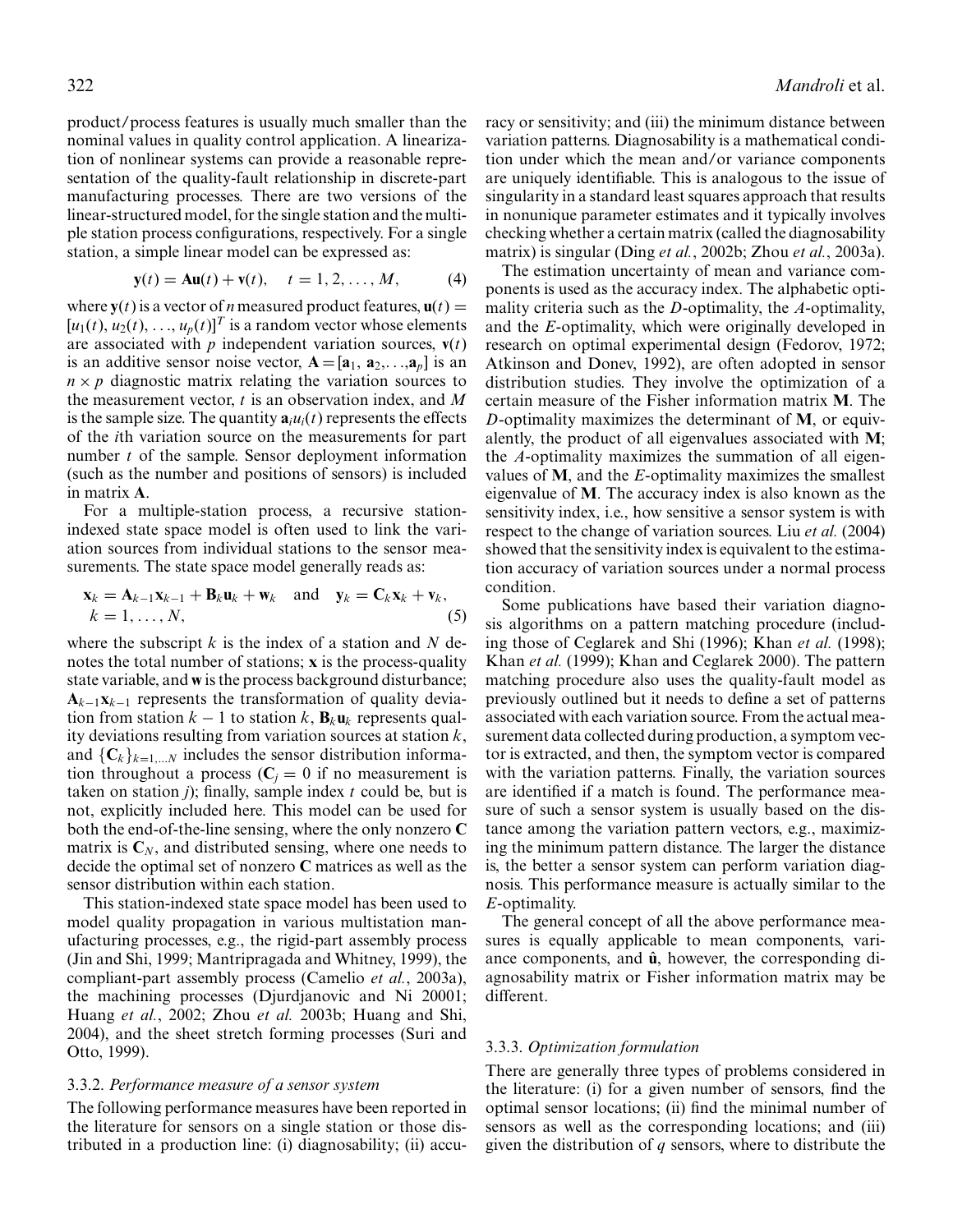additional*s* sensors? For the first problem, the optimization formulation will be

F1 Objective function: optimize one of the performance measures of a sensor system subject to the geometry and physical constraints for sensor locations, i.e., where a potential sensor can be located.

In this formulation, since the sensor number is given, cost components are not directly considered.

The second problem involves a trade-off among costs. Since an increase in sensor numbers will generally result in a better system performance (diagnosability or accuracy) but at the price of a higher sensor cost, people usually try to reach a cost balance between the benefit gained from a better system and the cost of more sensors. In a sensordistribution study, a variable sensor cost is not usually considered, since an automated sensor device has a very low operating cost. The costs associated with quality failure are purposely left out because of the study's original intent. Then the overall cost is the summation of a positive fixed sensor cost and a negative cost from an increased diagnosis capability. The optimization formulation in this case is then

F2 Objective function: minimize the total cost subject to geometry and physical constraints for sensor locations.

Since it is difficult on many occasions to quantify the monetary saving associated with an improved sensor system, people would rather use the performance measure as a constraint, while minimizing the sensor cost, or equivalently the sensor number, i.e.

F3 Objective function: minimize the sensor cost (or the sensor number) subject to a requirement on the performance measure as well as the geometry and physical constraints for sensor locations.

The third problem only differs from the first by the fact that *q* sensors are already in place and we can only manipulate the locations and number of additional sensors. It will eventually use one of the above three formulations, depending on whether or not the number of additional sensors is given.

#### 3.3.4. *Optimization solution approach*

The formulations F1 to F3 will lead to a constrained nonlinear optimization problem. The optimization methods explored in the literature include: Powell's direct search (Wang and Nagarkar, 1999), sequential quadratic programming or gradient-based search (Khan *et al.*, 1999), exchange algorithms (Camelio *et al.*, 2003b; Liu *et al.*, 2004), and GAS (Djurdjanovic and Ni, 2004).

Interestingly, DP, the most popular solution tool in inspection strategy studies is rarely used in the sensor distribution literature. We note that the performance measure of a sensor system, no matter whether it is in the objective function or in the constraints, is generally impossible to

decompose into additive components and thus be associated with individual segments of a multistage process. This property prevents the optimization problem for sensor distributions from being formulated as a DP problem. Thus, DP is not an attractive tool to solve a sensor distribution problem.

The publications are summarized in Table 6 using the categories of the modeling characteristics. One may note that the number of publications appears to be decreasing from top down in Table 6. This is due to the fact that some of the papers only studied the quality-fault model without mentioning the performance measure and optimization, and some others only considered the performance measure with no optimization. On the other hand, a publication can also appear in multiple sub-categories associated with the same characterization if it addresses multiple issues related to a sensor-distribution problem. For instance, Wang and Nagarkar (1999) considered both the problem of finding the sensor locations for a given number of sensors and the problem of deciding the sensor location and number simultaneously. They proposed a two-level hierarchical approach when solving the problems. That is why this paper appears in two sub-categories in both the *Optimization formulation* and *Solution methods* categories.

## **4. Discussions and thoughts on future research**

Based on the discussions in Section 2, we observe that inspection strategies have been studied in a rather comprehensive fashion. On the other hand, research on sensor distribution is relatively recent. For instance, strategies explicitly designed for distributed sensing in a multistation process are still in their early stages of development. Another example is that, although heterogeneous sensor systems have been modeled and characterized, no systematic approach towards a distribution strategy for such a heterogeneous system has yet been reported.

As explained in Section 1, inspection strategies and sensor distribution strategies focus on different aspects of a practical problem. An inspection strategy is a highlevel operational strategy after simplifying and parameterizing system details such as the defect characterization or the inspection capability. A sensor distribution study uses physically meaningful variables and parameters but the insight from its solution do not constitute a highlevel operational strategy in a complicated manufacturing environment.

Combining the strengths of the two approaches may produce additional benefits, including that: (i) an integrated model could be more realistic when certain assumptions are relaxed; (ii) the data-driven statistical approach in a sensor-distribution study may provide a means to estimate the parameters used for the inspection study; and (iii) a combined strategy should be more capable of handling decision-making in both detailed and high level operations.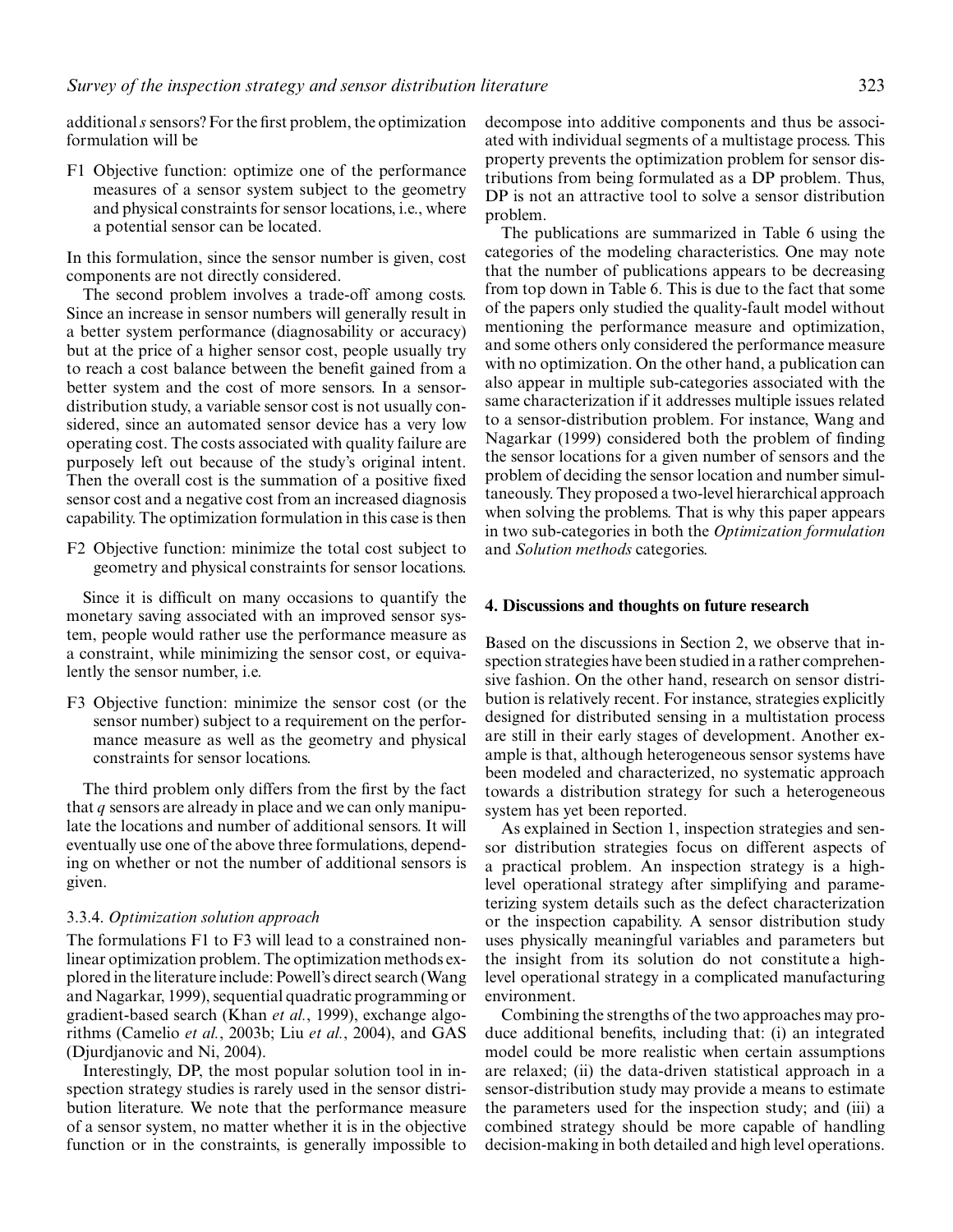| Modeling               | Classification                         | Publications                                                                                                                                                                                                                       |
|------------------------|----------------------------------------|------------------------------------------------------------------------------------------------------------------------------------------------------------------------------------------------------------------------------------|
| Quality-fault<br>model | Single station                         | Weill ('91), Hu ('92), Ceglarek ('96, '99), Apley ('98, '01, '03),<br>Chang ('98), Khan ('99), Wang ('99), Rong ('00, '01), Camelio ('03b,<br>'04), Liu ('04), Zhu ('04)                                                           |
|                        | Multiple station                       | Hu ('97), Khan ('98, '00), Jin ('99), Mantripragada ('99), Suri ('99),<br>Carlson ('00, '03), Djurdjanovic ('01, '03, '04), Ding ('02a, '02b, '03,<br>'04a), Huang ('02, '04), Camelio ('03a), Zhou ('03a, '03b),<br>Apley $('04)$ |
| Performance            | Diagnosability                         | Ding ('02b, '03), Zhou ('03a), Apley ('04)                                                                                                                                                                                         |
| measure                | A-Optimality                           | Djurdjanovic $(03, 04)$ , Zhu $(04)$                                                                                                                                                                                               |
|                        | D-Optimality                           | Wang ('99), Camelio ('03b), Djurdjanovic ('03)                                                                                                                                                                                     |
|                        | $E$ -Optimality                        | Djurdjanovic ('03), Ding ('04a), Liu ('04)                                                                                                                                                                                         |
|                        | Pattern distance                       | Khan ('98, '99, '00), Ding ('02a)                                                                                                                                                                                                  |
| Optimization           | Given number, find location            | Khan ('98, '99, '00), Wang ('99), Camelio ('03b), Ding ('03), Zhu ('04)                                                                                                                                                            |
| formulation            | Find both number and location          | Wang ('99), Djurdjanovic ('04), Liu ('04)                                                                                                                                                                                          |
|                        | Add additional sensors                 | Ding $('04a)$                                                                                                                                                                                                                      |
| Solution methods       | Direct search                          | Wang ('99)                                                                                                                                                                                                                         |
|                        | Sequential quadratic<br>programming or | Khan ('98, '99)                                                                                                                                                                                                                    |
|                        | gradient-based search                  |                                                                                                                                                                                                                                    |
|                        | Exchange algorithms                    | Wang ('99), Khan ('00), Camelio ('03b), Ding ('03, '04a), Liu ('04),<br>Zhu $('04)$                                                                                                                                                |
|                        | Genetic algorithms                     | Djurdjanovic ('04)                                                                                                                                                                                                                 |

**Table 6.** Classification of the literature according to modeling characterization

Certainly the methodology for the integration is going to be quite challenging, primarily because the two studies adopt fundamentally different modeling approaches. Also there is a dearth of capable methods that can readily solve a combined problem, which will be a mix of continuous and discrete variables and will have a relatively large scale. The following are a few examples of areas in which we feel that the integration of existing methodologies may be beneficial.

## **4.1.** *Using a continuous quality level*

All the inspection strategy studies assume a dichotomous quality level. However, most of the in-process sensors give continuous measurements that are contaminated with sensor noises. Simply transforming these data into a binary output, i.e., defective or nondefective, may result in a loss of information contained in the original measurements. Defining a continuous quality level and connecting it with an inspection or sensor-distribution policy may better facilitate quality control efforts and improve the capability of rootcause diagnosis. In fact, during the study of an allocation strategy with the testing policy Chevalier and Wein (1997) used a measurement error model. The measurement error model is actually a special form of Equation (4) after setting  $A = I$ . We consider it to be one of the early efforts in extending beyond the dichotomous quality level. In future work, a generic quality-fault model should be used so that inferences can be made regarding changes in the underlying process variables.

## **4.2.** *Adaptive strategy for sensor distribution*

The current sensor-distribution strategies are predetermined. In light of the fact that wireless mobile sensors are becoming more and more realistic, an adaptive strategy for sensor distribution seems to be required. An adaptive strategy will decide when a dormant wireless sensor will be activated or a measurement-taking action should be taken based on the outcomes of previous inspections or measurements. Such an adaptive strategy is particularly meaningful for a wireless sensor network, where the energy consumption is a major concern and thus sensor nodes will usually have to work in a low-power regime unless being actively utilized. Again, in inspection strategy studies, some adaptive strategies have been investigated (Dietrich and Sanders, 1974). Recently Priebe *et al.* (2004) proposed a framework for adaptive sequential sensing and processing in classification applications. It is now time to expand the existing adaptive methodologies to sensor distribution applications, especially, those in a wireless network setting.

## **4.3.** *A more realistic quality-fault model*

Apparently, a linear quality-fault model working only for a serial production system is not very realistic in actual manufacturing settings. Convergent and other nonserial production systems have been investigated in inspection strategy studies. These initial footsteps may be followed to expand the quality-fault model into sensor distribution studies. Another issue is related to the validity of the linear model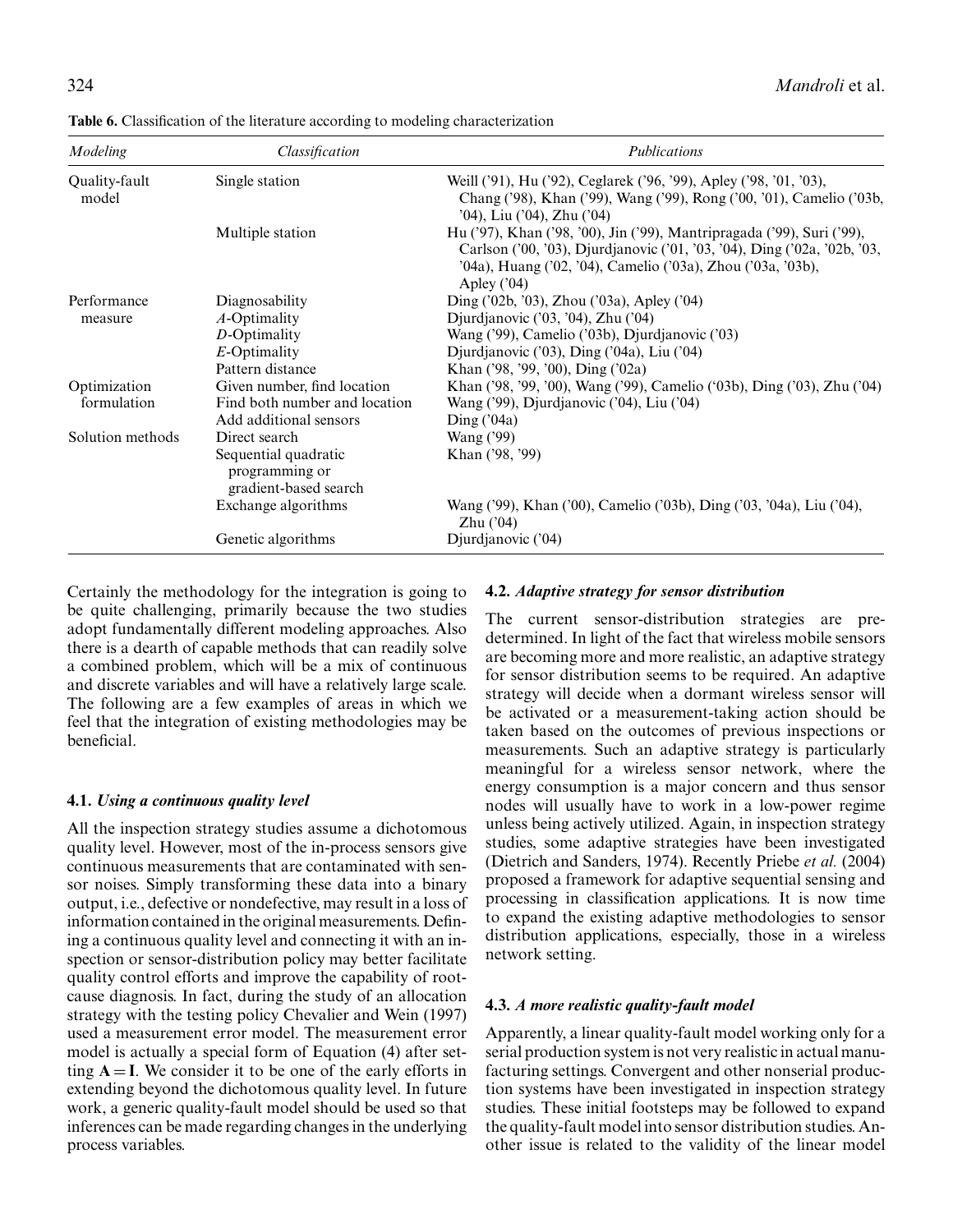structure used to represent the quality-fault relationship. In a general discrete-part manufacturing process, although linearization is a reasonably good approximation for every single operation, the nonlinear effect of error propagation could become significant in a process consisting of a large number of stations and operations. Using a nonlinear model could make the analysis and design highly complex and thus sometimes a piecewise linear model may be a good trade-off between having a realistic model and problem tractability.

We would also like to note that current studies on inspection and sensor-distribution strategies by and large assume that the sensor itself will function as it is intended. Although a sensor noise model is used, either as a type-I and type-II error model or as a statistical variation model, the critical issue of what if the sensor deteriorates or even malfunctions has not been thoroughly studied. The sensor degradation effect will likely manifest itself in a time-varying fashion, which perhaps makes a challenging problem even more difficult. To that end, we believe that robust or fault-tolerant strategies are much needed to offset any possible adverse effects caused by sensor anomalies.

As a final note, we feel that there are many open areas and opportunities for future development in the study of sensordistribution strategies since it is a relatively new area. We also note that the most recent development in this area is the emergence of the distributed wireless sensor network, which has been identified by MIT's *Technology Review* as one of the top ten emerging technologies that will change the world (Anon, 2003). This new technology has generated considerable excitement and is attracting serious attention. We would like to direct interested readers to Ding *et al.* (2004b), which presents a lot more discussion on research challenges and opportunities related to this new area.

## **Acknowledgements**

The authors gratefully acknowledge financial support from the NSF under grants DMI-0217481, DMI-0348150, and from the State of Texas Advanced Technology Program under grant 000512-0237-2003. The authors also thank the editor and the referees for their valuable comments and suggestions.

#### **References**

- Anon (2003), 10 emerging technologies that will change the world. *Technology Review*, February, 33–49.
- Apley, D.W. and Ding, Y. (2004) A characterization of diagnosability conditions for variance components analysis in assembly operations. *IEEE Transactions on Automation Science and Engineering*, **2**, 101– 110.
- Apley, D.W. and Lee, H.Y. (2003) Identifying spatial variation patterns in multivariate manufacturing processes: a blind separation approach. *Technometrics*, **45**, 220–234.
- Apley, D.W. and Shi, J. (1998) Diagnosis of multiple fixture faults in panel assembly.*Transactions of the ASME, Journal of Manufacturing Science and Engineering*, **120**, 793–801.
- Apley, D.W. and Shi, J. (2001) A factor-analysis method for diagnosing variability in multivariate manufacturing processes. *Technometrics*, **43**, 84–95.
- Atkinson, A.C. and Donev, A.N. (1992) *Optimum Experimental Designs*, Oxford University Press, New York, NY.
- Ballou, D.P. and Pazer, H.L. (1982) The impact of inspector fallibility on the inspection policy in serial production systems. *Management Science*, **28**, 387–399.
- Ballou, D.P. and Pazer, H.L. (1985) Process improvement versus enhanced inspection in optimized systems. *International Journal of Production Research*, **23**, 1233–1245.
- Barad, M. (1990) A break-even quality level approach to location of inspection stations in a multi-stage production process.*International Journal of Production Research*, **28**, 29–45.
- Beightler, C.S. and Mitten, L.G. (1964) Design of an optimal sequence of interrelated sampling plans. *Journal of the American Statistical Association*, **59**, 96–104.
- Britney, R.R. (1972) Optimal screening plans for nonserial production systems. *Management Science*, **18**, 550–559.
- Brown, E.C. (1968) Some mathematical models of inspection along a production line. Technical report No. 36, Operations Research Center, MIT, Cambridge, MA.
- Camelio, J. and Hu, S.J. (2004) Multiple fault diagnosis for sheet metal fixtures using designated component analysis. *Transactions of the ASME, Journal of Manufacturing Science and Engineering*, **126**, 91– 97.
- Camelio, J., Hu, S.J. and Ceglarek, D. (2003a) Modeling variation propagation of multi-station assembly systems with compliant parts. *Transactions of the ASME, Journal of Mechanical Design*, **125**, 673– 681.
- Camelio, J., Hu, S.J. and Yim, H. (2003b) Sensor placement for effective diagnosis of multiple faults in fixturing of compliant parts, in *Proceedings of the ASME International Mechanical Engineering Congress*, American Society of Mechanical Engineers, New York, NY, pp. 373–380.
- Carlson, J.S., Lindkvist, L. and Söderberg, R. (2000) Multi-fixture assembly system diagnosis based on part and subassembly measurement data, in *Proceedings of 2000 ASME Design Engineering Technical Conferences*, American Society of Mechanical Engineers, New York, NY, pp. 457–469.
- Carlson, J.S. and Söderberg, R. (2003) Assembly root cause analysis: A way to reduce dimensional variation in assembled products. *International Journal of Flexible Manufacturing Systems*, **15**, 113– 150.
- Ceglarek, D. and Shi, J. (1996) Fixture failure diagnosis for autobody assembly using pattern recognition.*Transactions of the ASME, Journal of Engineering for Industry*, **118**, 55–56.
- Ceglarek, D. and Shi, J. (1999) Fixture failure diagnosis for sheet metal assembly with consideration of measurement noise. *Transactions of the ASME, Journal of Manufacturing Science and Engineering*, **121**, 771–777.
- Chakravarty, A.K. and Shtub, A. (1987) Strategic allocation of inspection effort in a serial, multi-product production system.*IIE Transactions*, **19**, 13–22.
- Chakravarty, K., Sitharama, S., Qi, H. and Cho, E. (2002) Grid coverage for surveillance and target location in distributed sensor networks. *IEEE Transactions on Computers*, **51**, 1448–1453.
- Chang, M. and Gossard, D.C. (1998) Computational method for diagnosis of variation-related assembly problems. *International Journal of Production Research*, **36**, 2985–2995.
- Chen, J., Yao, D.D. and Zheng, S. (1998) Quality control for products supplied with warranty. *Operations Research*, **46**, 107–115.
- Chen, T.J. and Thornton, A.C. (1999) Quantitative selection of inspection plans. in *Proceedings of the 1999 ASME Design Engineering*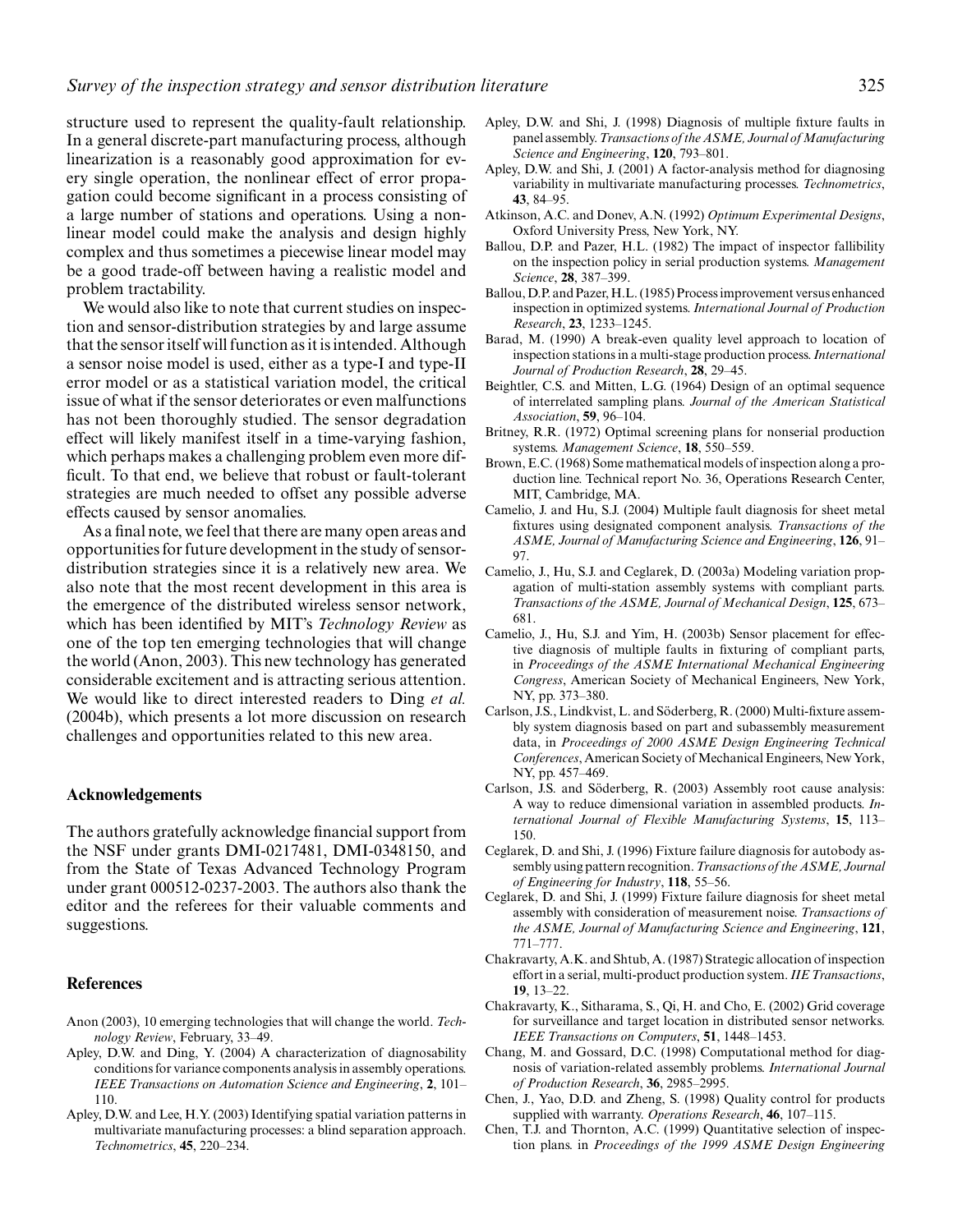*Technical Conferences*, American Society of Mechanical Engineers, New York, NY.

- Chevalier, P.B. and Wein, L.W. (1997) Inspection for circuit board assembly, *Management Science*, **43**, 1198–1213.
- Cochran, W.G. (1977) *Sampling Techniques*, 3rd ed., Wiley, New York, NY.
- Cowan, C.K. and Kovesi, P.D. (1988) Automatic sensor placement from vision task requirements.*IEEE Transactions on Pattern Analysis and Machine Intelligence*, **10**, 407–416.
- Deliman, N.C. and Feldman, R.M. (1996) Optimization of process improvement and inspection location for serial manufacturing. *International Journal of Production Research*, **34**, 395–405.
- Dietrich, D.L. and Sanders, J.L. (1974) A Bayesian quality assurance model for a multi-stage production process, in *ASQC Technical Conference Transactions*, American Society for Quality Control, Milwaukee, WI, pp. 338–348.
- Ding, Y. and Apley, D.W. (2004a) Strategies for placing additional sensors to improve dimensional variation diagnosis in assembly processes. Working paper, Department of Industrial Engineering, Texas A&M University, College Station, TX 77843, USA.
- Ding, Y., Ceglarek, D. and Shi, J. (2002a) Fault diagnosis of multistage manufacturing processes by using state space approach. *Transactions of the ASME, Journal of Manufacturing Science and Engineering*, **124**, 313–322.
- Ding, Y., Elsayed, E.A., Kumara, S., Lu, J.C., Niu, F. and Shi, J. (2004b) Distributed sensing for quality and productivity improvements. *IEEE Transactions on Automation Science and Engineering* (accepted).
- Ding, Y., Kim, P., Ceglarek, D. and Jin, J. (2003) Optimal sensor distribution for variation diagnosis in multistation assembly processes. *IEEE Transactions on Robotics and Automation*, **19**, 543–556.
- Ding, Y., Shi, J. and Ceglarek, D. (2002b) Diagnosability analysis of multistation manufacturing processes. *Transactions of the ASME, Journal of Manufacturing Science and Engineering*, **124**, 1–13.
- Djurdjanovic, D. and Ni, J. (2001) Linear state space modeling of dimensional machining errors, *Transactions of NAMRI/SME*, **29**, 541– 548.
- Djurdjanovic, D. and Ni, J. (2003) Bayesian approach to measurement scheme analysis in multistation machining systems. *Journal of Engineering Manufacture*, **217**, 1117–1130.
- Djurdjanovic, D. and Ni, J. (2004) Measurement scheme synthesis in multi-station machining systems.*Transactions of the ASME, Journal of Manufacturing Science and Engineering*, **126**, 178–188.
- Dorris, A.L. and Foote, B.L. (1978) Inspection errors and statistical quality-control-survey. *AIIE Transactions*, **10**, 184–192.
- Dowling, M.M., Griffin, P.M., Tsui, K.-L. and Zhou, C. (1997) Statistical issues in geometric feature inspection using coordinate measuring machines (with discussions), *Technometrics*, **39**, 3–24.
- Emmons, H. and Rabinowitz, G. (2002) Inspection allocation for multistage deteriorating production systems. *IIE Transactions*, **34**, 1031– 1041.
- Enrick, N.L. (1975) Towards optimization of inspection allocation Part I and II. *Industrial Management*, **17**, 7–11.
- Eppen, G.D. and Hurst, E.G. (1974) Optimal location of inspection stations in a multistage production process. *Management Science*, **20**, 1194–1200.
- Ercan, S.S. (1972) Systems approach to the multistage manufacturing connected-unit situation. *Naval Research Logistics Quarterly*, **19**, 493–500.
- Ercan, S.S., Hassan, M.Z. and Taulananda, A. (1974) Cost minimizing single sampling plans with AIQL and AOQL constraints. *Management Science*, **20**, 1112–1121.
- Fedorov, V.V. (1972) *Theory of Optimal Experiments*, Academic Press, New York, NY.
- Foster, J.W., Malave, C.O. and Villalobos, J.R. (1990) Flexible inspection within an aggregated information environment. *Computers & Industrial Engineering*, **19**, 224–228.
- Garcia-Diaz, A., Foster, J.W. and Bonyuet, M. (1984) Dynamic programming analysis of special multi-stage inspection systems. *IIE Transactions*, **16**, 115–125.
- Garey, M.R. (1972) Optimal test point selection for sequential manufacturing processes. *The Bell System Technical Journal*, **51**, 291–300.
- Gunter, S.I. and Swanson, L.A. (1985) Inspector location in convergent production line. *International Journal of Production Research*, **23**, 1153–1169.
- Gurnani, H., Drezner, Z. and Akella, R. (1996) Capacity planning under different inspection strategies. *European Journal of Operations Research*, **89**, 302–312.
- Hsu, J.I.S. (1984) A hybrid inspection system for the multistage production process.*International Journal of Production Research*, **22**, 63–69.
- Hu, S.J. (1997) Stream-of-variation theory for automotive body assembly. *Annals of the CIRP*, **46**, 1–6.
- Hu, S.J. and Wu, S.M. (1992) Identifying sources of variation in automobile body assembly using principal component analysis.*Transactions of NAMRI/SME*, **20**, 311–316.
- Huang, Q. and Shi, J. (2004) Variation transmission analysis and diagnosis of multi-operational machining processes. *IIE Transactions*, **36**, 807–815.
- Huang, Q., Zhou, S. and Shi, J. (2002) Diagnosis of multi-operational machining processes through variation propagation analysis. *Robotics and Computer-Integrated Manufacturing*, **18**, 233–239.
- Hurst, E.G. (1973) Imperfect inspection in a multistage production process. *Management Science*, **20**, 378–384.
- Jewkes, E.M. (1995) Optimal inspection effort and scheduling for a manufacturing process with repair. *European Journal of Operational Research*, **85**, 340–351.
- Jin, J. and Shi, J. (1999) State-space modeling of sheet metal assembly for dimensional control. *Transactions of the ASME, Journal of Manufacturing Science and Engineering*, **121**, 756–762.
- Kakade V., Valenzuela J.F. and Smith J.S. (2004) An optimization model forselective inspection in serial manufacturing systems.*International Journal of Production Research*, **42**, 3891–3909.
- Kang, K., Ebeling, K.A., and La, S. (1990) The optimal location of inspection stations using a rule-based methodology. *Computers & Industrial Engineering*, **19**, 272–275.
- Khan, A. and Ceglarek, D. (2000) Sensor optimization for fault diagnosis in multi-fixture assembly systems with distributed sensing. *Transactions of the ASME, Journal of Manufacturing Science and Engineering*, **122**, 215–226.
- Khan, A., Ceglarek, D. and Ni, J. (1998) Sensor location optimization forfault diagnosis in multi-fixture assembly systems. *Transactions of the ASME, Journal of Manufacturing Science and Engineering*, **120**, 781–792.
- Khan, A., Ceglarek, D., Shi, J., Ni, J. and Woo, T.C. (1999) Sensor optimization for fault diagnosis in single fixture systems: a methodology. *Transactions of the ASME, Journal of Manufacturing Science and Engineering*, **121**, 109–117.
- Kubrusly, C.S. and Malebranche, H. (1985) Sensors and controllers location in distributed systems – a survey. *Automatica*, **21**, 117– 128.
- Lee, H.L. and Rosenblatt, M.J. (1987) Simultaneous determination of production cycle and inspection schedules in a production system. *Management Science*, **33**, 1125–1136.
- Lee, J. and Unnikrishnan, S. (1998) Planning quality inspection operations in multistage manufacturing systems with inspection errors. *International Journal of Production Research*, **36**, 141–155.
- Lindsay, G.F. and Bishop, A.B. (1964) Allocation of screening inspection efforts–Adynamic programming approach. *Management Science*, **10**, 342–352.
- Liu, Q., Ding, Y., and Chen, Y. (2005), Optimal coordinate sensor placements for estimating mean and variance components of variation sources. *IIE Transaction*, **37**, 877–889.
- Mantripragada, R. and Whitney, D.E. (1999) Modeling and controlling variation propagation in mechanical assemblies using state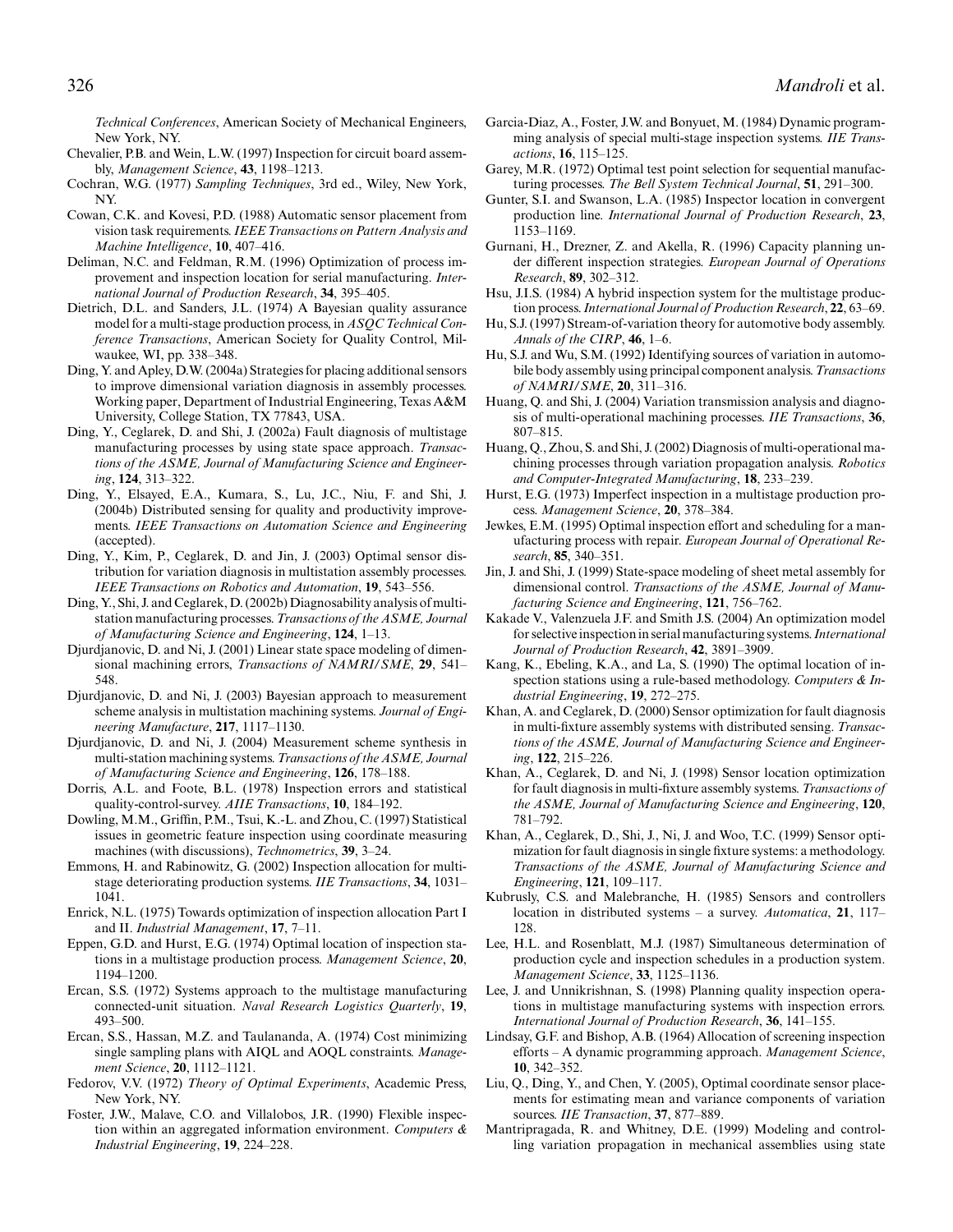transition models. *IEEE Transactions on Robotics and Automation*, **15**, 124–140

- Menipaz, E. (1978) A taxonomy of economically based quality control procedures. *International Journal of Production Research*, **16**, 153– 167.
- Menq, C., Yau, H.T. and Lai, G. (1992) Automated precision measurement of surface profile in CAD-directed inspection. *IEEE Transactions on Robotics and Automation*, **8**, 268–278.
- Montgomery, D.C. (2003) *Introduction to Statistical Quality Control*, 5th edn., Wiley, New York, NY.
- Myers, R.H. and Montgomery, D.C. (1995) *Response Surface Methodology: Process and Product Optimization Using Designed Experiments*, Wiley, New York, NY.
- Narahari, Y. and Khan, L.M. (1996) Modeling reentrant manufacturing systems with inspection stations. *Journal of Manufacturing Systems*, **15**, 367–378.
- Peters, M.H. and Williams, W.W. (1984) Location of quality inspection stations: an experimental assessment of five normative heuristics. *Decision Sciences*, **15**, 389–408.
- Peters, M.H. and Williams, W.W. (1987) Economic design of quality monitoring efforts for multi-stage production systems. *IIE Transactions*, **19**, 81–87.
- Priebe, C.E., Marchette, D.J. and Healy, D.M. (2004) Integrated sensing and processing decision trees.*IEEE Transactions on Pattern Analysis and Machine Intelligence*, **26**, 699–708.
- Pruzan, P.M. and Jackson, J.T.R. (1967) A dynamic programming application in production line inspection. *Technometrics*, **9**, 73–81.
- Rabinowitz, G. and Emmons, H. (1997) Optimal and heuristic inspection schedules for multistage production systems. *IIE Transactions*, **29**, 1063–1071.
- Raz, T. (1986) A survey of models for allocating inspection effort in multistage production systems. *Journal of Quality Technology*, **18**, 239– 247.
- Raz, T. and Kaspi, M. (1991) Location and sequencing of imperfect inspection operations in serial multi-stage production systems. *International Journal of Production Research*, **29**, 1645–1659.
- Rebello, R., Agnetis, A. and Mirchandani, P.B. (1995) Specialized inspection problems in serial production systems. *European Journal of Operations Research*, **80**, 277–296.
- Rong, Q., Ceglarek, D. and Shi, J. (2000) Dimensional fault diagnosis for compliant beam structure assemblies. *Transactions of the ASME, Journal of Manufacturing Science and Engineering*, **122**, 773– 780.
- Rong, Q., Shi, J. and Ceglarek, D. (2001) Adjusted least squares approach for diagnosis of ill-conditioned compliant assemblies. *Transactions of the ASME, Journal of Manufacturing Science and Engineering*, **123**, 453–461.
- Sheng, W., Xi, N., Song M. and Chen, Y. (2003) CAD-guided sensor planning for dimensional inspection in automotive manufacturing. *IEEE/ASME Transactions on Mechatronics*, **8**, 372–380.
- Shiau, Y.R. (2002) Inspection resource assignment in a multistage manufacturing system with an inspection error model. *International Journal of Production Research*, **40**, 1787–1806.
- Shiau, Y.R. (2003a) Inspection allocation planning for a multiple quality characteristic advanced manufacturing system. *International Journal of Advanced Manufacturing Technology*, **21**, 494–500.
- Shiau, Y.R. (2003b) Quick decision-making support for inspection allocation planning with rapidly changing customer requirements. *International Journal of Advanced Manufacturing Technology*, **22**, 633– 640.
- Shin, W.S., Hart, S.M. and Lee, H.F. (1995) Strategic allocation of inspection stations for a flow assembly line: a hybrid procedure. *IIE Transactions*, **27**, 707–715.
- Suri, R. and Otto, K. (1999) Variation modeling for a sheet stretch forming manufacturing system. *Annals of CIRP*, **48**, 397–400.
- Tang, C.S. (1991) Designing an optimal production system with inspection. *European Journal of Operations Research*, **52**, 45–54.
- Tarabanis, K.A., Allen, P.K. and Tsai, R.Y. (1995) A survey of sensor planning in computer vision. *IEEE Transactions on Robotics and Automation*, **11**, 86–104.
- Tayi, G.K. and Ballou, D.P. (1988) An integrated production-inventory model with reprocessing and inspection. *International Journal of Production Research*, **26**, 1299–1315.
- Trippi, R.R. (1974) An on-line computational model for inspection resource allocation. *Journal of Quality Technology*, **6**, 167–174.
- Trippi, R.R. (1975) The warehouse location formulation as a special type of inspection problem. *Management Science*, **21**, 986–988.
- Valenzuela J.F., Smith J.S. and Evans J.L. (2004) Allocating solder-paste printing inspection in high volume electronics manufacturing. *IIE Transactions*, **36**, 1171–1181.
- Veatch, M.H. (2000) Inspection strategies for multistage production systems with time-varying quality. *International Journal of Production Research*, **38**, 837–853.
- Villalobos, J.R. and Foster, J.W. (1991) Some results from model of dynamic inspection allocation. *Computers and Industrial Engineering*, **21**, 355–358.
- Villalobos, J.R., Foster, J.W. and Disney, R.L. (1993) Flexible inspection systems for serial multi-stage production systems. *IIE Transactions*, **25**, 16–26.
- Viswanadham, N., Sharma, S. and Taneja, M. (1996) Inspection allocation in manufacturing systems using stochastic search techniques. *IEEE Transactions on Systems, Man and Cybernetics, Part A* (Systems & Humans), **26**, 222–230.
- Wang, Y. and Nagarkar, S. (1999) Locator and sensor placement for automated coordinate checking fixtures. *Transactions of the ASME, Journal of Manufacturing Science and Engineering*, **121**, 709– 719.
- Weill, R., Dar-El, I. and Laloum, M. (1991) The influence of fixture positioning errors on the geometric accuracy of mechanical parts, in *Proceedings of the CIRP Conference on Production Engineering and Manufacturing Science*, Tianjin, China, pp. 215–225.
- White, L.S. (1965) The analysis of a single class of multistage inspection plans. *Management Science*, **12**, 685–693.
- White, L.S. (1969) Shortest route models for the allocation of inspection effort on a production line. *Management Science*, **15**, 249– 259.
- Woo, W.K. and Metcalfe, J.E. (1972) Optimal allocation of inspection effort in multistage manufacturing processes. *Western Electric Engineer*, **16**, 3–16.
- Yao, D.D. and Zheng, S. (1999a) Sequential inspection under capacity constraints. *Operations Research*, **47**, 410–422.
- Yao, D.D. and Zheng, S. (1999b) Coordinated quality control in a twostage system. *IEEE Transactions on Automatic Control*, **44**, 1166– 1179.
- Yum, B.J. and McDowell, E.D. (1981) The optimal allocation of inspection effort in a class of nonserial production systems. *IIE Transactions*, **13**, 285–293.
- Yum, B.J. and McDowell, E.D. (1987) Optimal inspection policies in a serial production system including scrap rework and repair: an MILP approach. *International Journal of Production Research*, **25**, 1451–1464.
- Zheng, S. (2000) Dynamic quality control in assembly systems.*IIE Transactions*, **32**, 797–806.
- Zhou, S., Ding, Y., Chen, Y. and Shi, J. (2003a) Diagnosability study of multistage manufacturing processes based on linear mixed-effects models. *Technometrics*, **45**, 312–325.
- Zhou, S., Huang, Q. and Shi, J. (2003b) State space modeling for dimensional monitoring of multistage machining process using differential motion vector. *IEEE Transactions on Robotics and Automation*, **19**, 296–308.
- Zhu, L., Luo, H. and Ding, H. (2004) Accuracy characterization and measurement point planning for workpiece localization. *Working paper*, Robotics Institute, Shanghai Jiaotong University, China.